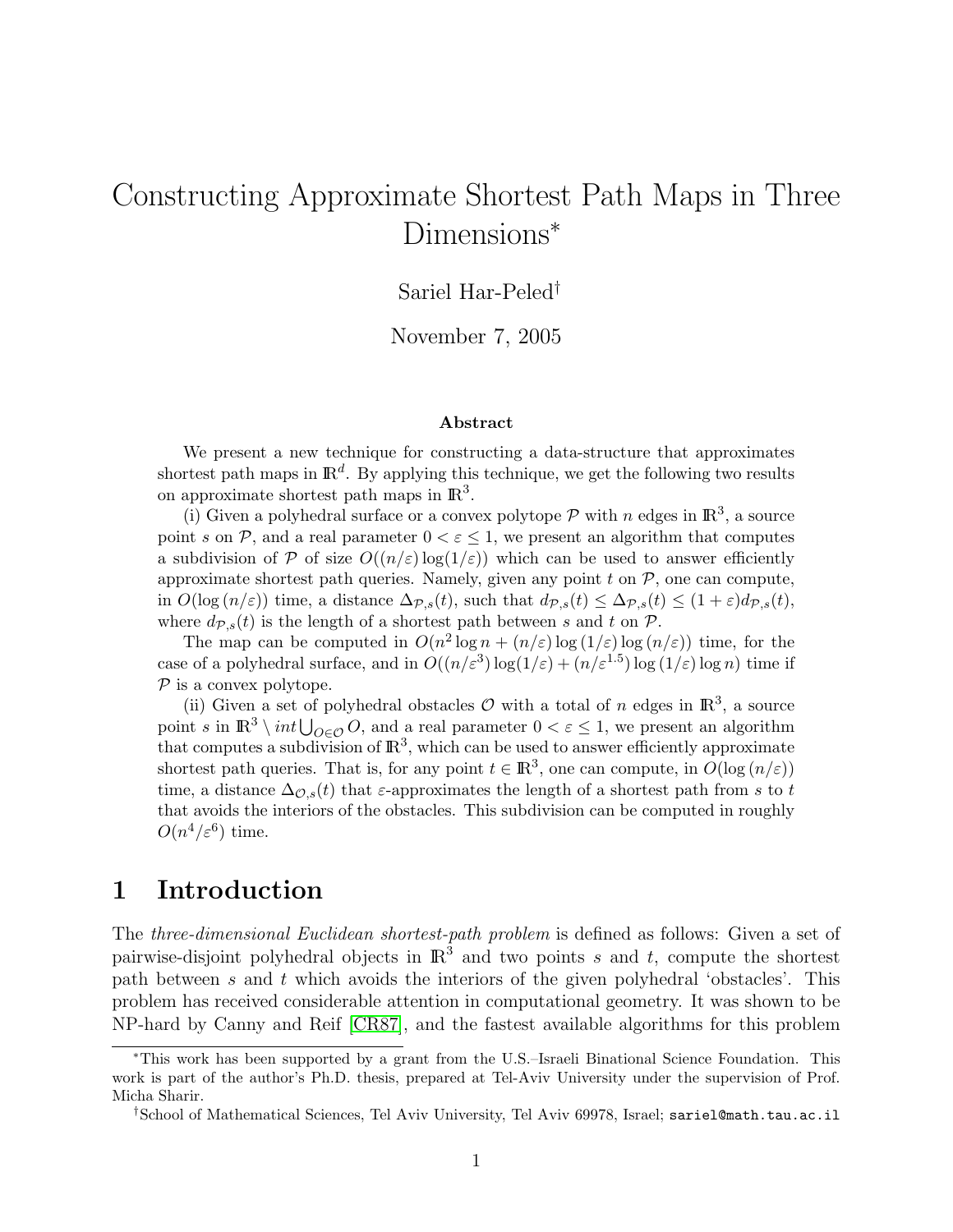run in time that is exponential in the total number of obstacle vertices (which we denote by n) [\[RS94,](#page-18-0) [Sha87\]](#page-18-1). The apparent intractability of the problem has motivated researchers to develop polynomial-time algorithms for computing approximate shortest paths and for computing shortest paths in special cases.

In the *approximate three-dimensional Euclidean shortest-path* problem, we are given an additional parameter  $\varepsilon > 0$ , and the goal is to compute a path between s and t that avoids the interiors of the obstacles and whose length is at most  $(1 + \varepsilon)$  times the length of the shortest obstacle-avoiding path (we call such a path an  $\varepsilon$ -approximate path). Approximation algorithms for the three-dimensional shortest path problem were first studied by Pa-padimitriou [\[Pap85\]](#page-18-2), who gave an  $O(n^4(L + \log(n/\varepsilon))^2/\varepsilon^2)$ -time algorithm for computing an  $\varepsilon$ -approximate shortest path, where L is the number of bits used in each computation. A rigorous analysis of Papadimitriou's algorithm was recently given by Choi et al. [\[CSY94\]](#page-17-1). A different approach was taken by Clarkson [\[Cla87\]](#page-17-2), resulting in an algorithm with roughly  $O(n^2/\varepsilon^4)$  running time (the precise result is stated in Theorem [4.2\)](#page-13-0).

The problem of computing a shortest path between two points along the surface of a single convex polytope is an interesting special case of the three-dimensional Euclidean shortest-path problem. Sharir and Schorr [\[SS86\]](#page-18-3) gave an  $O(n^3 \log n)$  algorithm for this problem, exploiting the property that a shortest path on a polyhedron unfolds into a straight line. Mitchell et al. [\[MMP87\]](#page-18-4) improved the running time to  $O(n^2 \log n)$ ; their algorithm works for non-convex polyhedra (or polyhedral surfaces) as well. Chen and Han [\[CH96\]](#page-17-3) gave another algorithm with an improved running time of  $O(n^2)$ . It is a rather long-standing and intriguing open problem whether the shortest path on a convex polytope can be computed in subquadratic time. This has motivated the problem of finding near-linear algorithms that produce only an approximation of the shortest path. The first result in this direction is by Hershberger and Suri [\[HS95\]](#page-17-4). They present a simple algorithm that runs in  $O(n)$  time, and computes a path whose length is at most  $2d_P(s, t)$ . Using the algorithm of [\[HS95\]](#page-17-4), Agarwal et al. [\[AHSV97\]](#page-17-5) present a relatively simple algorithm that computes an  $\varepsilon$ -approximate shortest path (i.e., a path on  $\partial P$  between two points  $s, t \in \partial P$  whose length is at most  $(1+\varepsilon)d_P(s, t)$ ), for any prescribed  $0 < \varepsilon \leq 1$ , where the running time of the algorithm is  $O(n \log(1/\varepsilon) + 1/\varepsilon^3)$ . In a companion paper [\[Har99\]](#page-17-6), we present an improved algorithm, with  $O(n)$  preprocessing time, that answers two-points  $\varepsilon$ -approximate shortest-path queries in  $O((\log n)/\varepsilon^{1.5} + 1/\varepsilon^3)$ time, for any pair of points  $s, t \in \partial P$ . Recently, Varadarajan and Agarwal [\[VA97\]](#page-18-5) gave a subquadratic time algorithm that computes a constant approximation to the shortest path on a polyhedral terrain. Other recent works, by Mata and Mitchell [\[MM97\]](#page-18-6), and also by Lanthier at al. [\[LMS97\]](#page-17-7) implement various heuristics for computing approximate shortest paths on weighted terrains (i.e., each face f is being assigned a weight  $w_f$ , such that the distance between any two points  $a, b \in f$  is  $w_f \cdot |ab|$ . Those programs give satisfactory results in practice, which are within an order of magnitude better than their worst case analysis.

In this paper, extending our work in [\[Har99\]](#page-17-6), we present a new general technique for constructing a data-structure that one can use to answer  $\varepsilon$ -approximate shortest-path queries, for a source point s and approximation factor  $\varepsilon > 0$  fixed in advance. Using this technique, we solve two problems involving approximate shortest path maps in  $\mathbb{R}^3$ .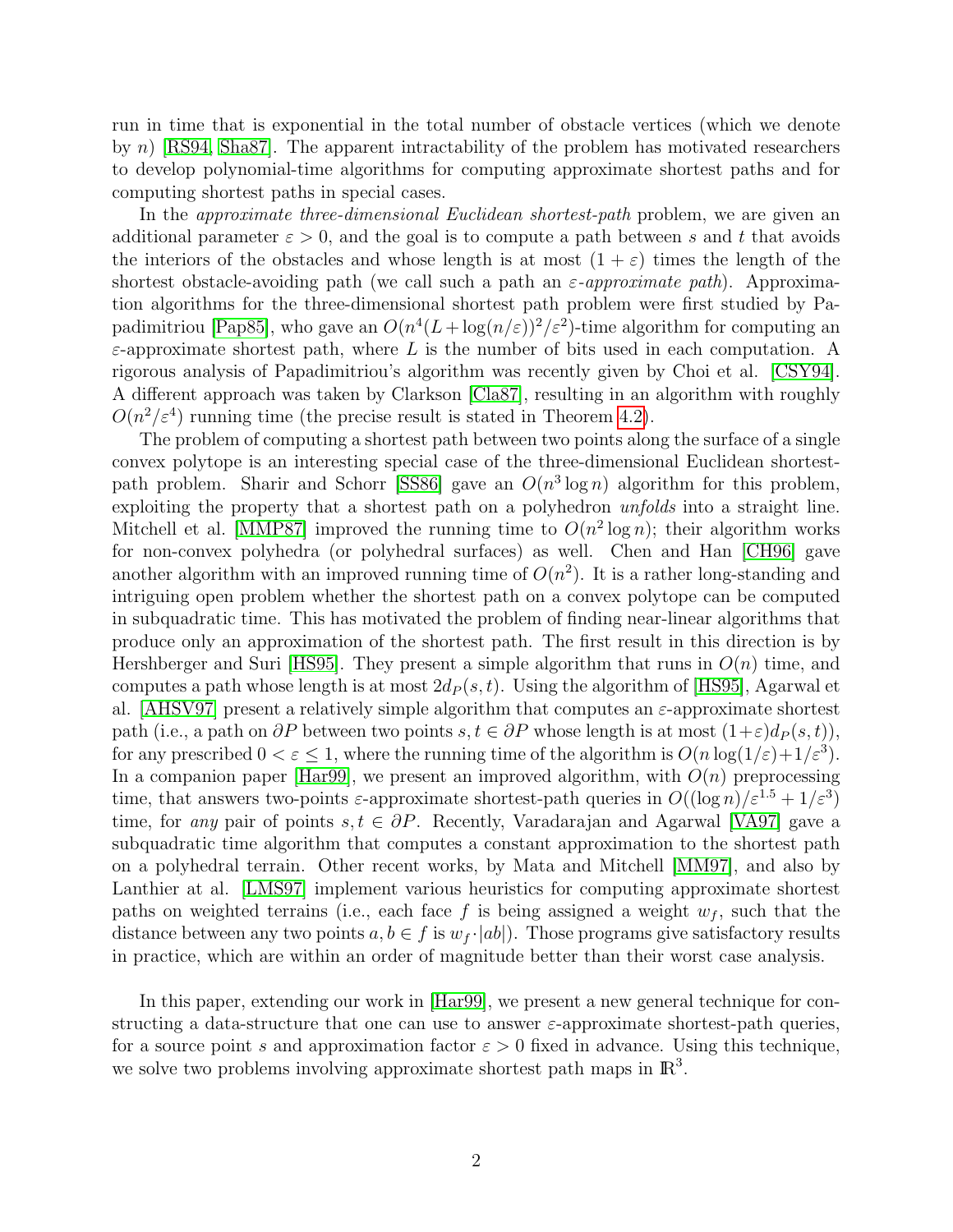Approximate shortest path maps. The exact algorithms of [\[MMP87,](#page-18-4) [SS86\]](#page-18-3) receive as input a convex polytope or a polyhedral surface  $P$ , and a fixed source point s on  $P$ , and compute a map (i.e., a subdivision of  $P$ ) of complexity  $\Theta(n^2)$ , that can be used to answer (exact) shortest path queries from s to any point on  $P$  (along P) in  $O(\log n)$  time (such a query reports the length of the shortest path; reporting the path itself might require more time). This shortest path map can be stored in linear space, for the case of a convex polytope, by using a persistent data-structure, see [\[Mou87\]](#page-18-7). However, the time required to compute this compact representation of the shortest path map is quadratic in the worst case. This raises the problem of computing a map of near-linear size for approximate shortest-path queries from s. We show in Section [3](#page-9-0) that this is indeed possible: Given a polyhedral surface P with n edges in  $\mathbb{R}^3$ , a source point  $s \in \mathcal{P}$ , and a prescribed  $0 < \varepsilon \leq 1$ , there exists a map (a subdivision of P) of complexity  $O((n/\varepsilon) \log(1/\varepsilon))$ , such that for any  $t \in \mathcal{P}$ , one can compute the length of an  $\varepsilon$ -approximate shortest path between s and t on  $\mathcal P$  in  $O(\log(n/\varepsilon))$ time, by locating  $t$  in the map.

We present an algorithm that constructs such an approximation map in  $O(n^2 \log n + (n/\varepsilon))$  $\log(1/\varepsilon) \log(n/\varepsilon)$  time, for the case of a polyhedral surface, and in  $O((n/\varepsilon^3) \log(1/\varepsilon) +$  $(n/\varepsilon^{1.5}) \log(1/\varepsilon) \log n$  time, for the case of a convex polytope. Note that if P is a convex polytope than our previous result [\[Har99\]](#page-17-6) provides an alternative structure with similar properties. However, the dependence of the query time on  $\varepsilon$  is much better in the method we present here.

Approximate spatial shortest path maps. In Section [4,](#page-12-0) we present a similar result for  $\varepsilon$ -approximate shortest paths among polyhedral obstacles in  $\mathbb{R}^3$ . Let  $\mathcal O$  be a set of polyhedral obstacles in  $\mathbb{R}^3$  with a total of n edges, s a source point in  $\mathbb{R}^3$ , and  $0 < \varepsilon \leq 1$  a parameter. We show that there exists a spatial subdivision M of  $\mathbb{R}^3$ , such that for any  $t \in \mathbb{R}^3$ , one can compute, in  $O(\log(n/\varepsilon))$  time, the length of an  $\varepsilon$ -approximate shortest path between s and  $t$ , that avoids the interiors of the obstacles, by performing a spatial point-location query with t in  $M$ . The space needed to compute and preprocess  $M$  for spatial point-location is  $O(n^2/\varepsilon^{4+\delta})$ , for any  $\delta > 0$ , and the preprocessing time is

$$
O\left(\frac{n^4}{\varepsilon^2} \left(\frac{\beta(n)}{\varepsilon^4} \log \frac{n}{\varepsilon} + \log (n\rho) \log (n \log \rho)\right) \log \frac{1}{\varepsilon}\right),\right)
$$

where  $\rho$  is the ratio of the length of the longest edge in  $\mathcal O$  to the Euclidean distance between s and t,  $\beta(n) = \alpha(n)^{O(\alpha(n))^{O(1)}}$ , and  $\alpha(n)$  is the extremely slowly growing inverse of the Ack-ermann function. This algorithm uses the algorithm of Clarkson [\[Cla87\]](#page-17-2), that computes an  $\varepsilon$ approximate shortest path, between two given points, in  $O\left(\frac{n^2}{\epsilon^4}\right)$  $\frac{n^2}{\varepsilon^4} \beta(n) \log \frac{n}{\varepsilon} + n^2 \log (n\rho) \log(n \log \rho)$ time.

The paper is organized as follows. Section [2](#page-3-0) introduces the notion of a *distance function*, and show how to compute a "small-size" additive weighted Voronoi diagram that enables us to  $\varepsilon$ -approximate this function. We present two applications of this result. In Section [3,](#page-9-0) we present the algorithm mentioned above for constructing a map for approximate shortestpath queries from a fixed source on a convex polytope or a polyhedral surface in  $\mathbb{R}^3$ . In Section [4](#page-12-0) we present the algorithm mentioned above for constructing a spatial subdivision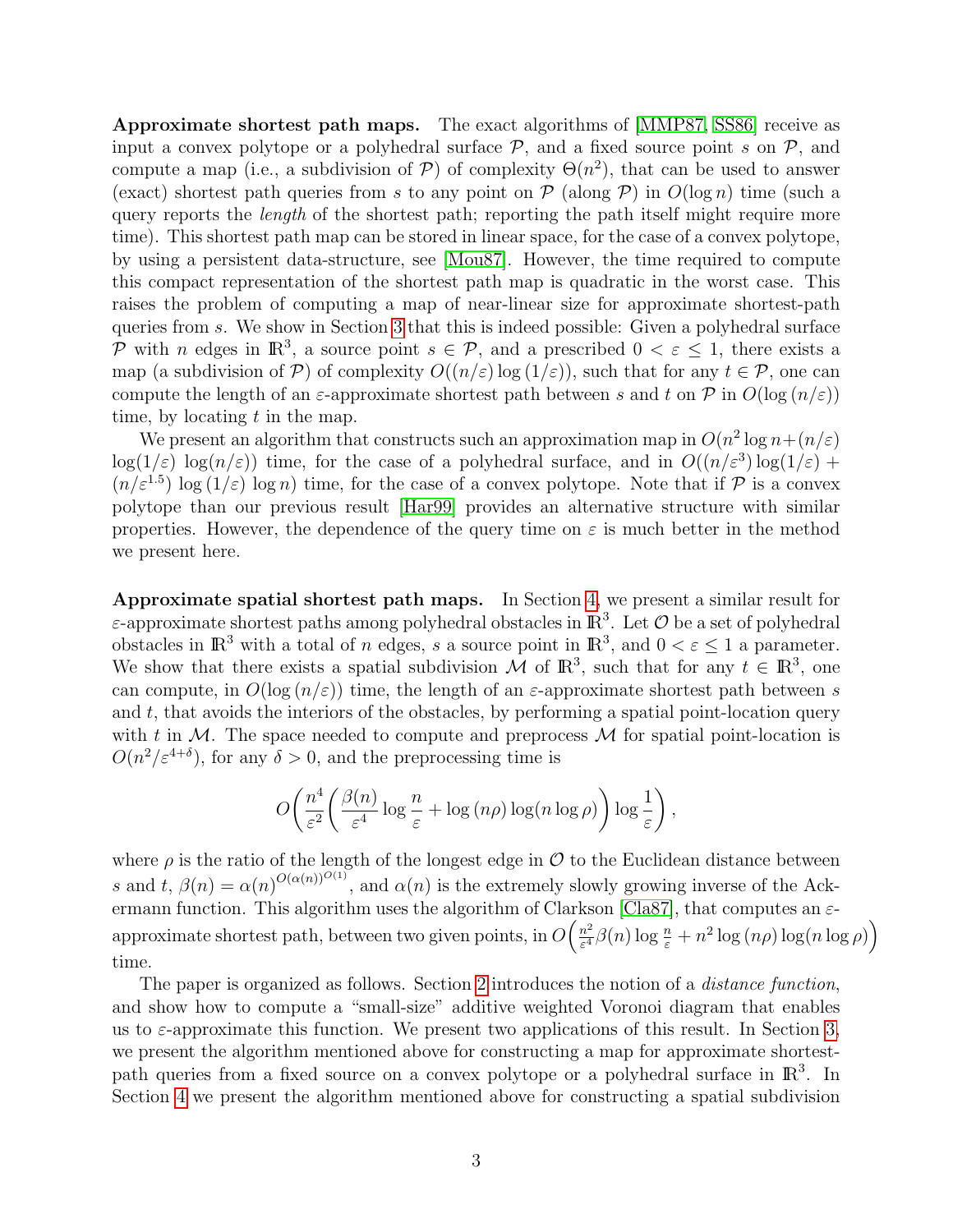for approximate shortest-path queries from a fixed source among polyhedral obstacles in  $\mathbb{R}^3$ . We conclude in Section [5](#page-16-0) by mentioning a few open problems.

## <span id="page-3-0"></span>2 Approximating a Distance Function by a Weighted Voronoi Diagram

In this section, we introduce the notion of a distance function, and show how to compute a "small-size" additive weighted Voronoi diagram that approximates it up to a factor of  $1+\varepsilon$ . We use this result in Sections [3](#page-9-0) and Section [4](#page-12-0) to derive our two main results.

**Definition 2.1** Let  $\mathcal{I}$  be a subset of  $\mathbb{R}^d$ . A function  $f : \mathcal{I} \to \mathbb{R}$  is a *distance function* on  $\mathcal{I}$ if:

- $f(x) + f(y) \ge |xy|$ , for any  $x, y \in \mathcal{I}$ .
- $f(x) + |xy| \ge f(y)$ , for any straight segment  $xy \subseteq \mathcal{I}$ ,

where  $|xy|$  denotes the Euclidean distance between x and y.

Thus, a distance function has to satisfy two types of triangle inequalities. Since these inequalities are satisfied by the Euclidean distance from any fixed point, a distance function can be regarded as a certain generalization of the Euclidean distance.

Example 2.2 Figure [1](#page-4-0) illustrates some geometric restriction imposed on a univariate distance function.

<span id="page-3-1"></span>**Example 2.3** (i) Let P be a polyhedral surface in  $\mathbb{R}^3$ , and let s be a source point on P. For any  $t \in \mathcal{P}$ , let  $d_{\mathcal{P},s}(t)$  denote the length of a shortest path between s and t on  $\mathcal{P}$ . It is easy to verify that  $d_{\mathcal{P},s}(t)$  is a distance function on  $\mathcal{P}$ .

(ii) Let  $\mathcal O$  be a collection of pairwise-disjoint polyhedral obstacles in  $\mathbb R^3$ , and let s be a point in  $FP(\mathcal{O}) = \mathbb{R}^3 \setminus \bigcup_{\mathcal{O} \in \mathcal{O}} int \mathcal{O}$ . Let  $FP(\mathcal{O}, s)$  denote the connected component of  $FP(\mathcal{O})$  that contains s (i.e., the set of all the points in  $\mathbb{R}^3$  that can be connected to s by a path that avoids the interiors of the obstacles of  $\mathcal{O}$ ).

For any  $t \in FP(\mathcal{O}, s)$ , we denote by  $d_{\mathcal{O}, s}(t)$  the length of a shortest path between s and t, that avoids the interior of the obstacles of  $\mathcal{O}$ . Clearly,  $d_{\mathcal{O},s}$  is a distance function on  $FP(\mathcal{O}, s)$ .

<span id="page-3-2"></span>**Definition 2.4** A pair  $\mathcal{S} = (S, w)$  is a weighted set of points if  $S = \{p_1, \ldots, p_m\}$  is a finite set of points in  $\mathbb{R}^d$ , and  $w(\cdot)$  is a function assigning non-negative weights to the points of S. We define the distance of a point p from the point  $p_i$  to be  $V_{(p_i,w(p_i))}(p) = |pp_i| + w(p_i)$ . We define  $V_{\mathcal{S}}(p) = \min_{i=1}^m V_{(p_i,w(p_i))}(p)$ . The function  $V_{\mathcal{S}}(p)$  induces a natural subdivision  $V_{\mathcal{S}}(p)$ of  $\mathbb{R}^d$  into cells, known as the (additive) weighted Voronoi diagram of S, such that the *i*-th cell is the locus of all points closest to  $p_i$  in this distance function. As is well known, in the planar case,  $\mathcal{V}_{\mathcal{S}}$  has complexity  $O(m)$ , and it can be computed in  $O(m \log m)$  time (see [\[For87\]](#page-17-8)).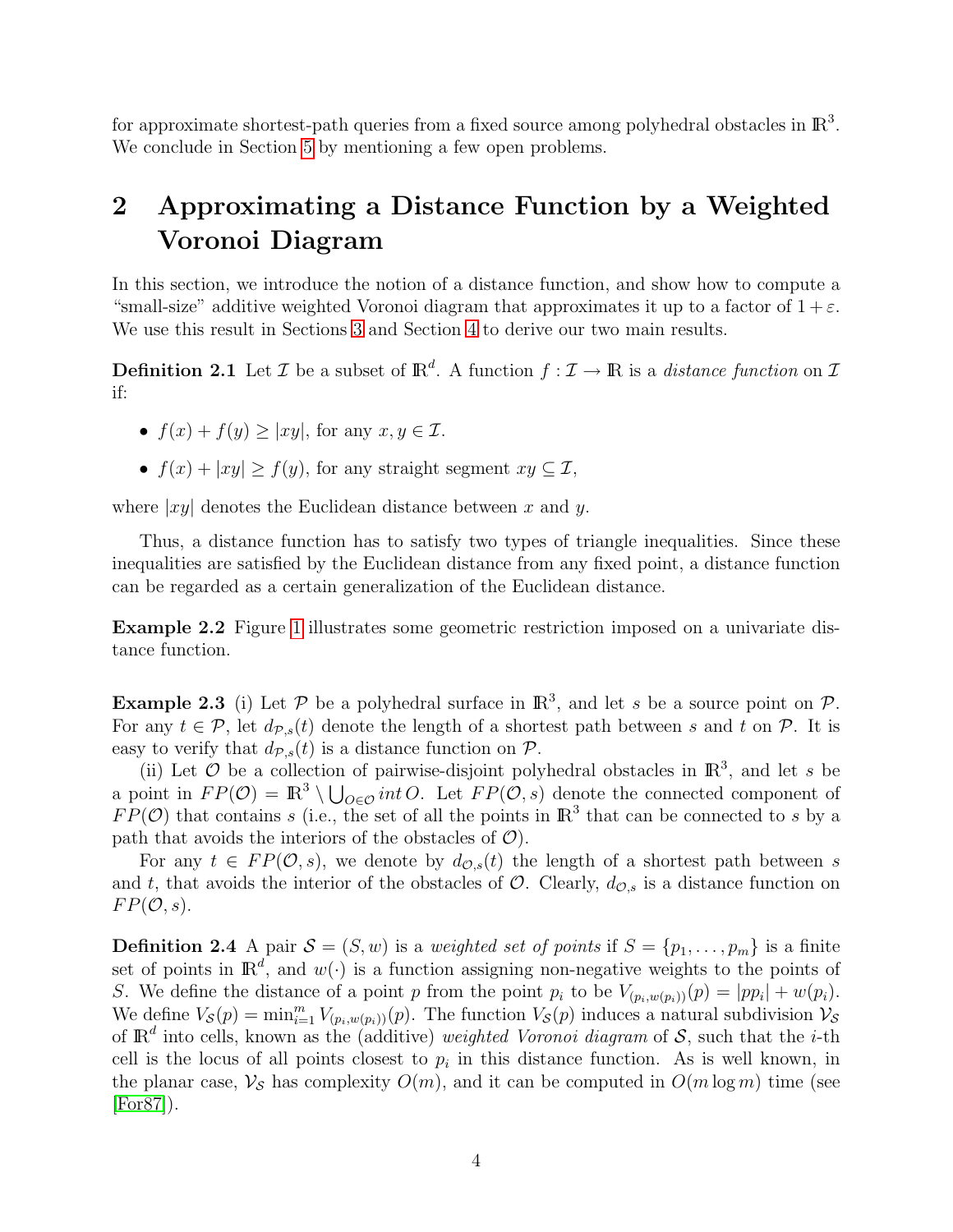

<span id="page-4-0"></span>Figure 1: The graph of the distance function  $f$  must lie inside the gray area. This implies that the function  $g(x') = f(x) + |xx'|$  approximates  $f(x')$  "well" in a small neighborhood of x, and for sufficiently large values of  $x'$ .

**Remark 2.5** For  $d \geq 3$ , the complexity of an additive weighted Voronoi diagram of m points in  $\mathbb{R}^d$  is  $O(m^{\lfloor d/2 \rfloor+1})$ . This follows by reducing the computation of the diagram to the computation of a convex hull in  $d + 2$  dimensions. Furthermore, one can compute the diagram in  $O(m^{\lfloor d/2\rfloor+1})$  time. See [\[Aur91\]](#page-17-9).

We next show how to approximate a distance function  $f(\cdot)$  by a weighted Voronoi diagram. First, we compute a global minimum  $p_0$  of f. As illustrated in Figure [1,](#page-4-0) the function  $V_{(p_0,f(p_0))}(p)$  approximates  $f(p)$  "well" for p sufficiently close to, or sufficiently far from  $p_0$ . In other words, f is well-approximated in these regions by the weighted Voronoi diagram of the single site  $p_0$  with weight  $f(p_0)$ . By adding extra sites to the diagram, we can make the distance induced by the resulting diagram an  $\varepsilon$ -approximation to f everywhere, as will be shown next.

**Definition 2.6** Given a point  $p \in \mathbb{R}^d$ , and  $r \geq 0$ , let  $B(p,r)$  denote the closed ball of radius r centered at p, and let  $\overline{B}(p,r)$  denote the set  $\mathbb{R}^d \setminus B(p,r)$ . For  $r' > r$ , let  $\mathcal{A}(p,r,r')$  denote the annulus (or shell)  $B(p, r') \setminus B(p, r)$ .

The following sequence of technical lemmas provide the basis for approximating a given distance function by a weighted Voronoi diagram. The following lemmas are stated for arbitrary dimension d. We will apply them with  $d = 1, 2$ , or 3.

<span id="page-4-1"></span>**Lemma 2.7** Let  $\mathcal{I}$  be a convex subset of  $\mathbb{R}^d$ ,  $f$  a distance function defined over  $\mathcal{I}$ , and  $S = (S, w)$  a weighted set, such that  $S \subseteq \mathcal{I}$  and  $f(x) \leq w(x)$ , for all  $x \in S$ . Then  $f(t) \leq V_{\mathcal{S}}(t)$ , for all  $t \in \mathcal{I}$ .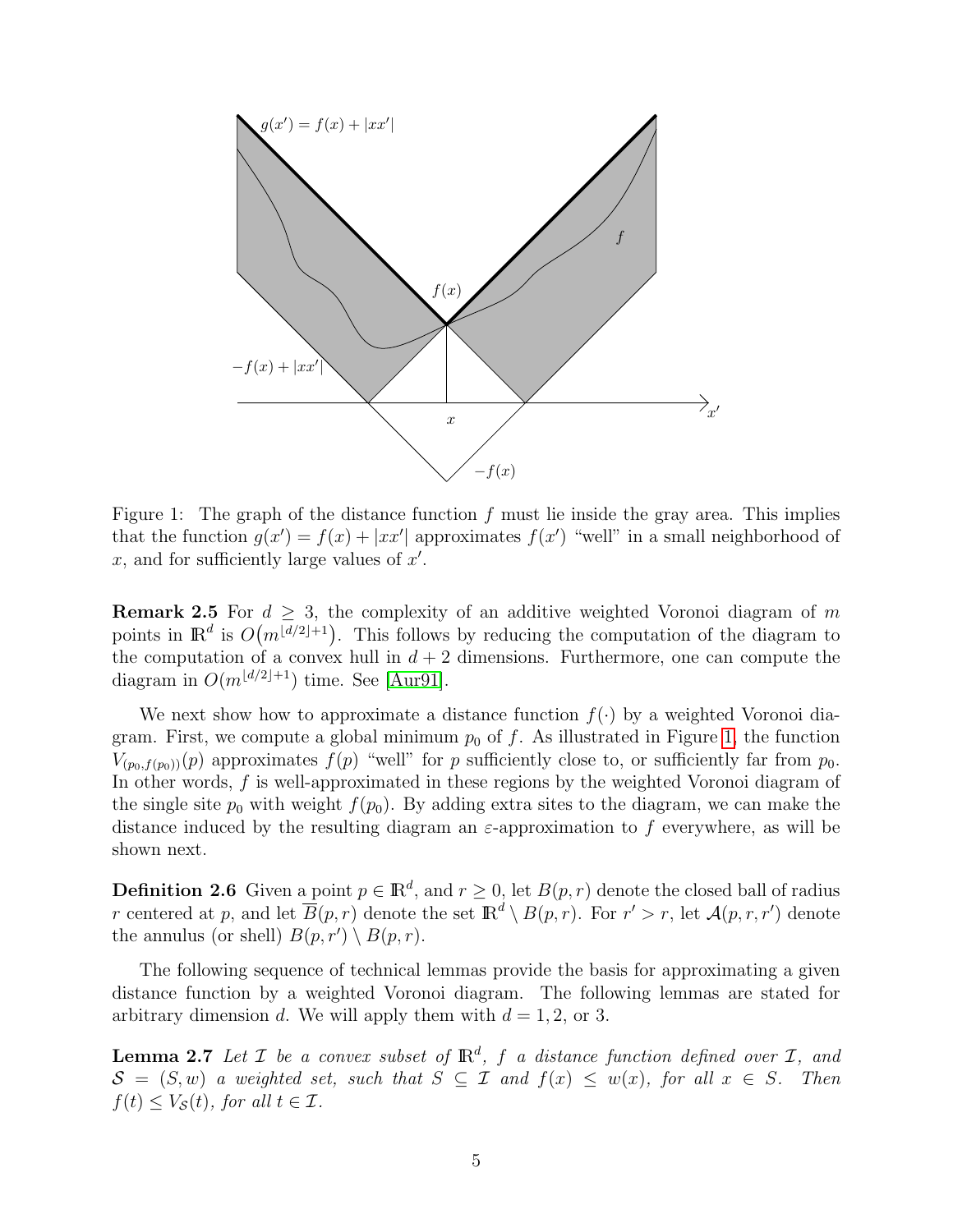*Proof:* Let t be any point of  $\mathcal{I}$ , and let x denote the point of S realizing  $V_{\mathcal{S}}(t)$ . Then  $V_{\mathcal{S}}(t) = w(x) + |tx| \ge f(x) + |tx| \ge f(t).$ 

Formalizing the intuition behind Figure [1,](#page-4-0) we have the following:

<span id="page-5-0"></span>**Lemma 2.8** Let  $\mathcal I$  be a convex subset of  $\mathbb R^d$ ,  $f$  a distance function defined over  $\mathcal I$ ,  $0 < \varepsilon \leq 1$ a parameter, p a point in I, and w a real number such that  $f(p) \leq w \leq (1+\varepsilon/8)f(p)$ . Then  $f(t) \leq V_{(p,w)}(t) \leq (1+\varepsilon)f(t)$ , for all t in

$$
\mathcal{I} \cap \left( B\left(p, \frac{\varepsilon f(p)}{8}\right) \cup \overline{B}\left(p, \frac{6f(p)}{\varepsilon}\right)\right).
$$

*Proof:* The first inequality  $f(t) \leq V_{(p,w)}(t)$  follows immediately from Lemma [2.7.](#page-4-1) As for the other inequality, for  $t \in \mathcal{I} \cap B\left(p, \frac{\varepsilon f(p)}{8}\right)$  $\left(\frac{p}{8}\right)$ , we have

$$
\frac{w}{(1+\varepsilon/8)} - \frac{\varepsilon w}{8} \le f(p) - |pt| \le f(t) \le V_{(p,w)}(t) = w + |pt| \le w + \frac{\varepsilon w}{8}
$$

.

However,

$$
\frac{w + \varepsilon w/8}{\frac{w}{1 + \varepsilon/8} - \varepsilon w/8} = \frac{1 + \varepsilon/8}{\frac{1}{1 + \varepsilon/8} - \varepsilon/8} \le \frac{1 + \varepsilon/8}{1 - \varepsilon/8 - \varepsilon/8} = \frac{1 + \varepsilon/8}{1 - \varepsilon/4} \le 1 + \varepsilon,
$$

since  $\varepsilon \leq 1$ . Thus  $V_{(p,w)}(t) \leq (1+\varepsilon)f(t)$ , for all  $t \in \mathcal{I} \cap B(p,\varepsilon f(p)/8)$ .

For  $t \in \mathcal{I} \cap \overline{B}(p, 6f(p)/\varepsilon)$ , we have

$$
|pt| - w \le |pt| - f(p) \le f(t) \le V_{(p,w)}(t) = |pt| + w.
$$

However,

$$
\frac{|pt|+w}{|pt|-w} = 1 + \frac{2w}{|pt|-w} \le 1 + \frac{2w}{3w/\varepsilon - w} \le 1 + \frac{2w}{2w/\varepsilon} = 1 + \varepsilon,
$$

since  $|pt| \geq 6f(p)/\varepsilon \geq 3w/\varepsilon$ . Thus  $V_{(p,w)}(t) \leq (1+\varepsilon)f(t)$ , for any such t.

<span id="page-5-1"></span>**Lemma 2.9** Let  $\mathcal I$  be a convex subset of  $\mathbb R^d$ ,  $f$  a distance function defined over  $\mathcal I$ ,  $0 < \varepsilon \leq 1$ a parameter, and p a point in I. Then for any  $t \in I \cap B(p, \varepsilon f(p)/9)$  and any number  $w_t$ such that  $f(t) \leq w_t \leq (1+\varepsilon/8)f(t)$ , we have  $f(p) \leq V_{(t,w_t)}(p) \leq (1+\varepsilon)f(p)$ .

*Proof:* Since  $|pt| \leq \varepsilon f(p)/9$ , it follows that  $f(t) \geq f(p) - |pt| \geq f(p)(1 - \varepsilon/9)$ . Thus,

$$
\frac{\varepsilon f(t)}{8} \ge \frac{\varepsilon}{8} f(p) \left( 1 - \frac{\varepsilon}{9} \right) \ge \frac{\varepsilon f(p)}{9} \ge |pt|,
$$

implying that  $p \in B(t, \varepsilon f(t)/8)$ . By Lemma [2.8,](#page-5-0) we have  $f(p) \leq V_{(t,w_t)}(p) \leq (1+\varepsilon)f(p)$ .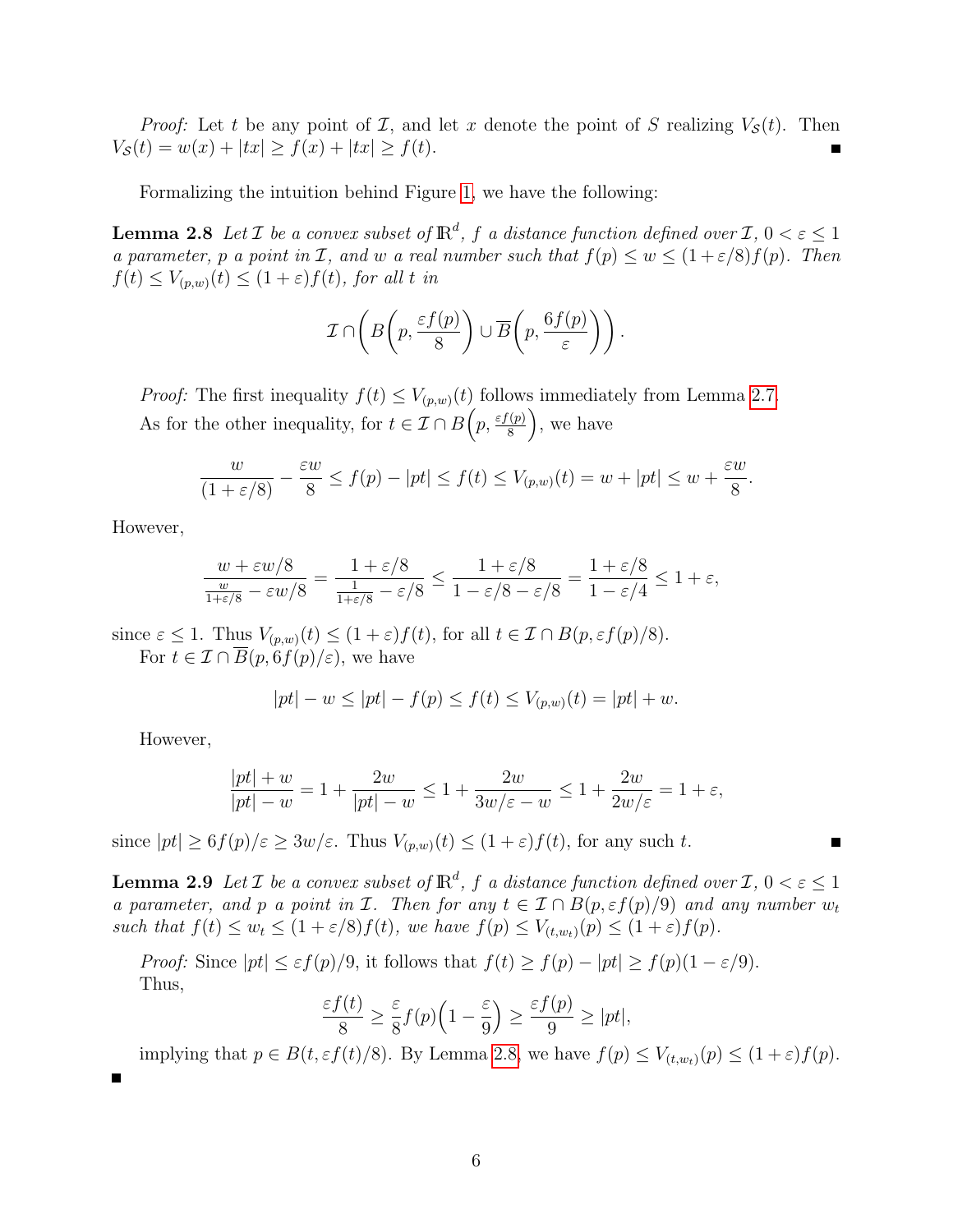The preceding lemmas suggest the following strategy for constructing an approximation of a distance function f over (a convex portion of)  $\mathbb{R}^d$ : Pick a point p, such that  $f(p)$  is close to the global minimum of f. The Voronoi diagram  $\mathcal{V}_{(p,w)}$  approximates f "well" near p and outside a larger ball centered at p, where w is an approximation of  $f(p)$ . We approximate f in the space between those two balls by partitioning it into concentric spherical shells whose radii form an increasing geometric progression, and by covering each shell by a uniform grid (whose unit length increases with the radius of the shell). In this manner, the number of points needed is only a function of  $\varepsilon$  (the approximation factor) and d.

When approximating a distance function on a convex subset  $\mathcal I$  of  $\mathbb R^d$ , we have to cope with the possibility that sites might be placed outside  $\mathcal{I}$ . We overcome this by projecting all such sites onto the boundary of  $\mathcal{I}$ .

**Definition 2.10** Let *I* be a convex subset in  $\mathbb{R}^d$ , and let *x* be a point in  $\mathbb{R}^d$ . Let  $\nu(x,\mathcal{I})$ denote the projection of x onto  $\mathcal{I}$ ; that is,  $\nu(x, \mathcal{I})$  is the closest point (in the Euclidean distance) in *I* to *x*. Clearly, if  $x \in \mathcal{I}$  then  $\nu(x, \mathcal{I}) = x$ .

When x is fixed, we call  $\nu(x, \mathcal{I})$  the hook point of  $\mathcal{I}$ .

**Definition 2.11** Let  $r \geq r' > 0$  be real numbers, let p be a point in  $\mathbb{R}^d$ , and let T be a convex set in  $\mathbb{R}^d$ . We denote by  $S(p,\mathcal{I},r,r')$  the set  $\mathcal{I}_{r'} \cap B(p,r) \cap ((r'/\sqrt{d})\mathbb{Z}^d)$ , where  $\mathbb{Z}^d$ is the integer lattice, and  $\mathcal{I}_{r'} = \bigcup_{q \in \mathcal{I}} B(q, r')$  is the set of all point in  $\mathbb{R}^d$  that are at distance at most r' from some point of I. Clearly,  $|S(p, \mathcal{I}, r, r')| = O((r/r')^d)$  (with a constant of proportionality depending on d).

The following technical lemma shows how to pick the sites of the additive weighted Voronoi diagram, so that it  $\varepsilon$ -approximates a given distance function.

<span id="page-6-0"></span>**Lemma 2.12** Let  $\mathcal{I}$  be a convex subset of  $\mathbb{R}^d$ ,  $f: \mathcal{I} \to \mathbb{R}$  a distance function,  $0 < \varepsilon \leq 1$ a parameter, c a positive constant, and p a point in  $\mathcal I$  such that  $f(t) \geq f(p)/c$ , for all  $t \in \mathcal{I}$ . Then one can compute a set S in I of size  $O((1/\varepsilon)^d \log(1/\varepsilon))$  (the constant of proportionality depends on c), such that  $p \in S$ , and for any weight function w on S satisfying  $f(x) \leq w(x) \leq (1+\varepsilon/8)f(x)$ , for all  $x \in S$ , we have  $f(t) \leq V_{\mathcal{S}}(t) \leq (1+\varepsilon)f(t)$ , for all  $t \in \mathcal{I}$ , where  $\mathcal{S} = (S, w)$ .

*Proof:* Let  $w_p$  be any number satisfying  $f(p) \leq w_p \leq (1 + \varepsilon/8) f(p)$ .

Let  $r_i = (2^i + 1)w_p$ , for  $i = 1, \ldots, m$ , where  $m = \lceil \log_2(6/\varepsilon) \rceil$ . Let  $\mathcal{A}_1 = B(p, r_1)$ , let  $\mathcal{A}_i = \mathcal{A}(p, r_{i-1}, r_i)$ , for  $i = 2, \ldots, m$ , and let  $\mathcal{A}_{m+1} = \overline{B}(p, r_m)$ . Clearly,  $\mathcal{I} = \bigcup_{i=1}^{m+1} (\mathcal{I} \cap \mathcal{A}_i)$ . Let  $r'_1 = \varepsilon w_p/(18c)$ , and let  $r'_i = \varepsilon 2^{i-1} w_p/9$ , for  $i = 2, \ldots, m$ . Let  $S'_i = A_i \cap S(p, \mathcal{I}, r_i, r'_i)$ ,

for  $i = 1, \ldots, m$ . Let  $S = \{p\} \cup \bigcup_{i=1}^{m} S_i$ , where  $S_i = \{ \nu(x, \mathcal{I}) \mid$  $x \in S_i'$ , for  $i = 1, \ldots, m$ . See Figure [2](#page-7-0) for an illustration of the set S.

Let w be any weight function, such that  $f(x) \leq w(x) \leq (1 + \varepsilon/8) f(x)$ , for any  $x \in S$ , and let  $S = (S, w)$ .

We claim that S is the required weighted set. Indeed, let  $t \in \mathcal{I}$ . If  $t \in \mathcal{A}_{m+1}$  then  $|pt| \geq (2^m + 1)w_p \geq 6f(p)/\varepsilon$ . Thus  $t \in \overline{B}(p, 6f(p)/\varepsilon)$  and by Lemmas [2.7](#page-4-1) and [2.8,](#page-5-0) we have  $f(t) \leq V_{\mathcal{S}}(t) \leq V_{(p,w_p)}(t) \leq (1+\varepsilon)f(t).$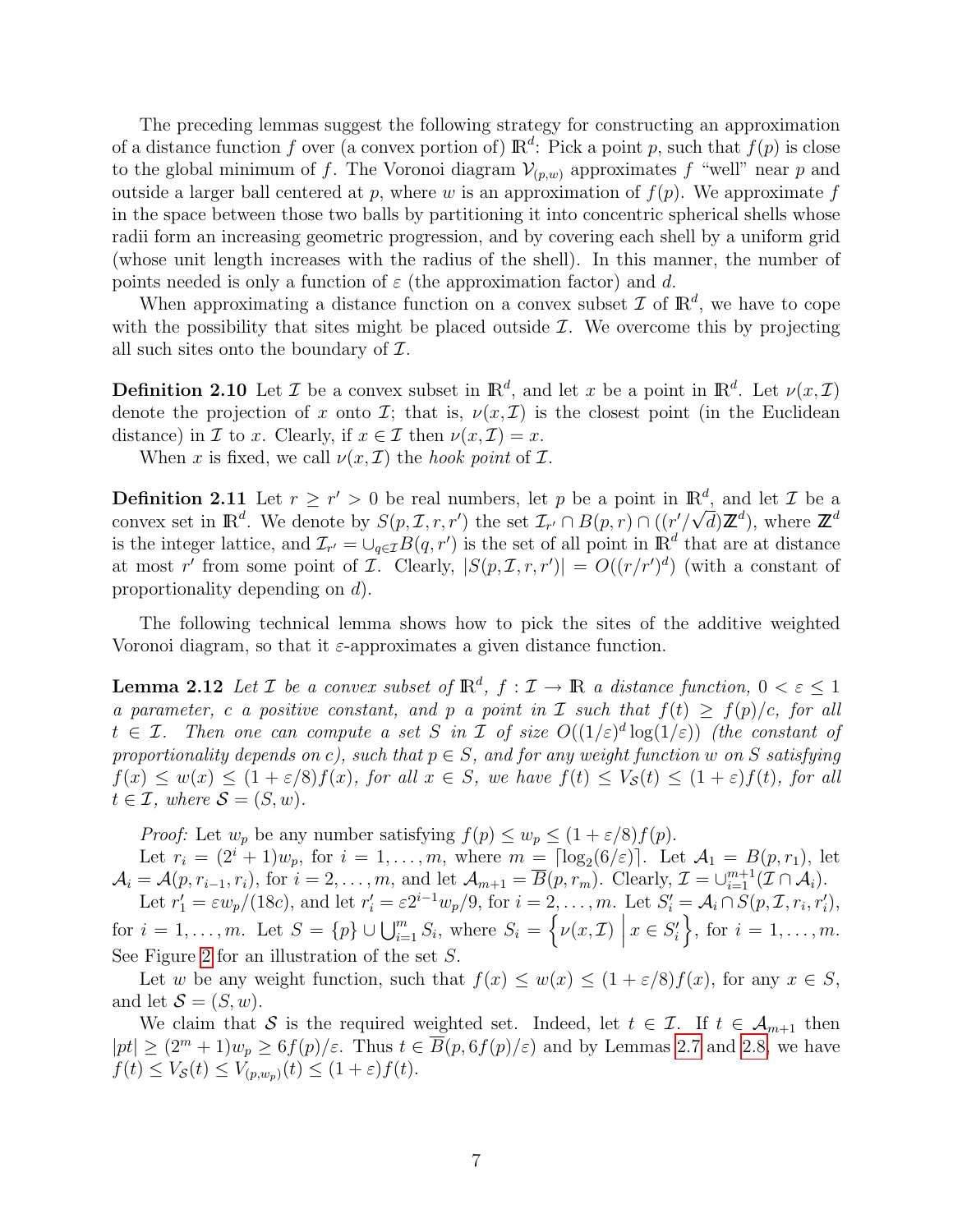

<span id="page-7-0"></span>Figure 2: Illustrating the proof of Lemma [2.12.](#page-6-0) We pick our sites to be on a uniform grid inside each concentric shell around p.

If  $t \in B(p, r_m)$ , let  $\mathcal{A}_i$  be the shell containing t. Let x' be the closest point to t in  $S_i'$ . Let  $x = \nu(x', \mathcal{I})$ . By the definition of  $\nu$  and  $S_i'$  and by the convexity of  $\mathcal{I}$ , we have  $|tx| \leq |tx'| \leq r_i'$ (see Figure [3\)](#page-8-0).

If  $i = 1$  then the inequality  $f(t) \ge f(p)/c \ge w_p/2c$  implies that  $|tx| \le r_1' = \varepsilon w_p/(18c) \le$  $\varepsilon f(t)/9$ . Thus  $x \in B(t, \varepsilon f(t)/9)$ .

If  $i > 1$  then we also have  $|tx| \leq r_i' = \varepsilon 2^{i-1} w_p/9 \leq \varepsilon f(t)/9$ , since  $f(t) \geq |pt| - f(p) \geq$  $(2^{i-1}+1)w_p - f(p) \geq 2^{i-1}w_p$ . Thus  $x \in B(t, \varepsilon f(t)/9)$ .

By Lemma [2.9](#page-5-1) and Lemma [2.7,](#page-4-1) we have  $f(t) \leq V_{\mathcal{S}}(t) \leq V_{(x,w(x))}(t) \leq (1+\varepsilon)f(t)$ . As for the size of S, we have

$$
|S| = O\left(\sum_{i=1}^m \left(\frac{r_i}{r_i'}\right)^d\right) = O\left(\left(\frac{3w_p}{\varepsilon w_p/(18c)}\right)^d + \sum_{i=2}^m \left(\frac{(2^i+1)w_p}{\varepsilon 2^{i-1}w_p/9}\right)^d\right) = O\left(\frac{1}{\varepsilon^d}\log\frac{1}{\varepsilon}\right).
$$

To approximate a distance function  $f(\cdot)$  using the constructive proof of Lemma [2.12,](#page-6-0) we need to find a point which is, within a constant factor, a global minimum of  $f$  over the given range. The following lemma shows that this can be easily done if f has a known zero point outside the given range.

<span id="page-7-1"></span>**Lemma 2.13** Let  $\mathcal{I}'$  be a subset of  $\mathbb{R}^d$ ,  $f : \mathcal{I}' \to \mathbb{R}$  a distance function,  $0 < \varepsilon \leq 1$  a parameter,  $\mathcal I$  a convex subset of  $\mathcal I'$ , and s a point in  $\mathcal I' \setminus \mathcal I$  such that  $f(s) = 0$ . Then  $f(t) \ge f(h)/2$ , for all  $t \in \mathcal{I}$ , where  $h = \nu(s, \mathcal{I})$ .

*Proof:* Let t be any point in I. Since h is the closest point in I to s and I is convex, it easily follows that  $|st| \ge |ht|$ , see Figure [3.](#page-8-0) Since  $f(t) = f(t) + f(s) \ge |st|$ , we have  $f(t) \ge$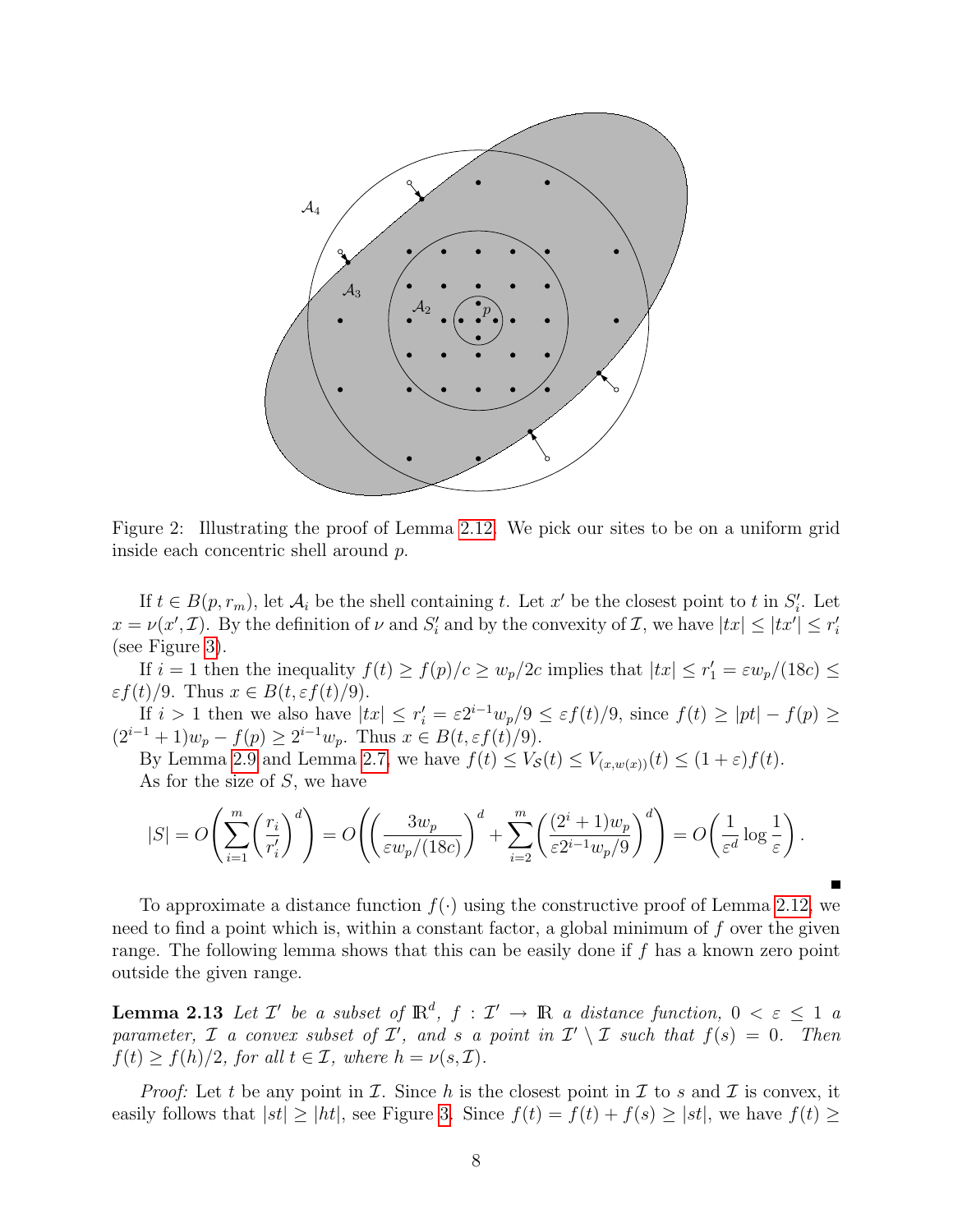

<span id="page-8-0"></span>Figure 3:  $|st| \geq |ht|$  for  $h = \nu(s, \mathcal{I})$ 

|ht|. Moreover, the segment ht is a contained in  $\mathcal{I}$ , implying that  $f(h) \leq f(t) + |ht| \leq 2f(t)$ . П

**Remark 2.14** The lemma also holds when  $s \in \mathcal{I}$ , but then it only yields the trivial bound  $f(t) \geq 0$  for all  $t \in \mathcal{I}$ . Then, of course, s is the required global minimum.

<span id="page-8-1"></span>**Remark 2.15** Let  $\mathcal{I}'$  be a set in  $\mathbb{R}^d$ , let  $\mathcal{I}$  be a convex subset of  $\mathcal{I}', f : \mathcal{I}' \to \mathbb{R}$  a distance function,  $0 < \varepsilon \leq 1$  a parameter, and s a point of T' such that  $f(s) = 0$ . Computing a weighted set  $\mathcal{S} = (S, w)$  such that the weighted Voronoi diagram induced on  $\mathcal{I}$  approximates f up to a factor of  $(1 + \varepsilon)$ , can be accomplished by following the proof of Lemma [2.12,](#page-6-0) in four stages:

- (i) Compute the point  $p = \nu(s, \mathcal{I})$ . By Lemma [2.13,](#page-7-1) p is "almost" a minimum of f on  $\mathcal{I}$ .
- (ii) Compute an  $(\varepsilon/8)$ -approximation  $w_p$  to  $f(p)$  (as prescribed in the lemma).
- (iii) Construct the set S of points in  $\mathcal{I}$ , as prescribed in the proof.
- (iv) Approximate the distance function values of all the points of S, up to a factor of  $1+\epsilon/8$ , and use these values as the weights for the points of S.

<span id="page-8-2"></span>Remark 2.16 The set of points S produced in the proof of Lemma [2.12](#page-6-0) is made out of  $O(\log(1/\varepsilon))$  subsets (i.e.,  $S_1, \ldots, S_m$ ) such that  $f(x) \leq cf(t)$ , for all  $x, t \in S_i$ , for  $1 \leq i \leq m$ , where  $c$  is an appropriate constant. This property enables us, in the case of shortest paths on a convex polytope, to approximate the value of the distance function to all the points of  $S_i$  simultaneously, yielding a more efficient algorithm. See Remark [3.5](#page-11-0) for the details.

**Remark 2.17** Let  $\mathcal{I}'$  be a subset of  $\mathbb{R}^d$ , and let  $f, g$  be two distance functions defined over  $\mathcal{I}'$ . It is easy to verify that  $h(x) = \max(f(x), g(x))$  is also a distance function. This implies that the distance function induced by any furthest neighbor Voronoi diagram of a finite set of points in  $\mathbb{R}^d$ , is a distance function in  $\mathbb{R}^d$ . Hence, by Lemma [2.12,](#page-6-0) we have:

**Corollary 2.18** Any furthest neighbor Voronoi diagram of points in  $\mathbb{R}^d$ , can be  $\varepsilon$ -approximated by a (nearest neighbor) weighted Voronoi diagram, having  $O((1/\varepsilon^d) \log(1/\varepsilon))$  sites.

The following is a strengthening of Lemma [2.12,](#page-6-0) by noticing that in the cases we are going to apply it to, our distance function is the length of a shortest path from a fixed source point to the given point of  $\mathcal I$ . In such cases, if the source point lies outside  $\mathcal I$ , then a shortest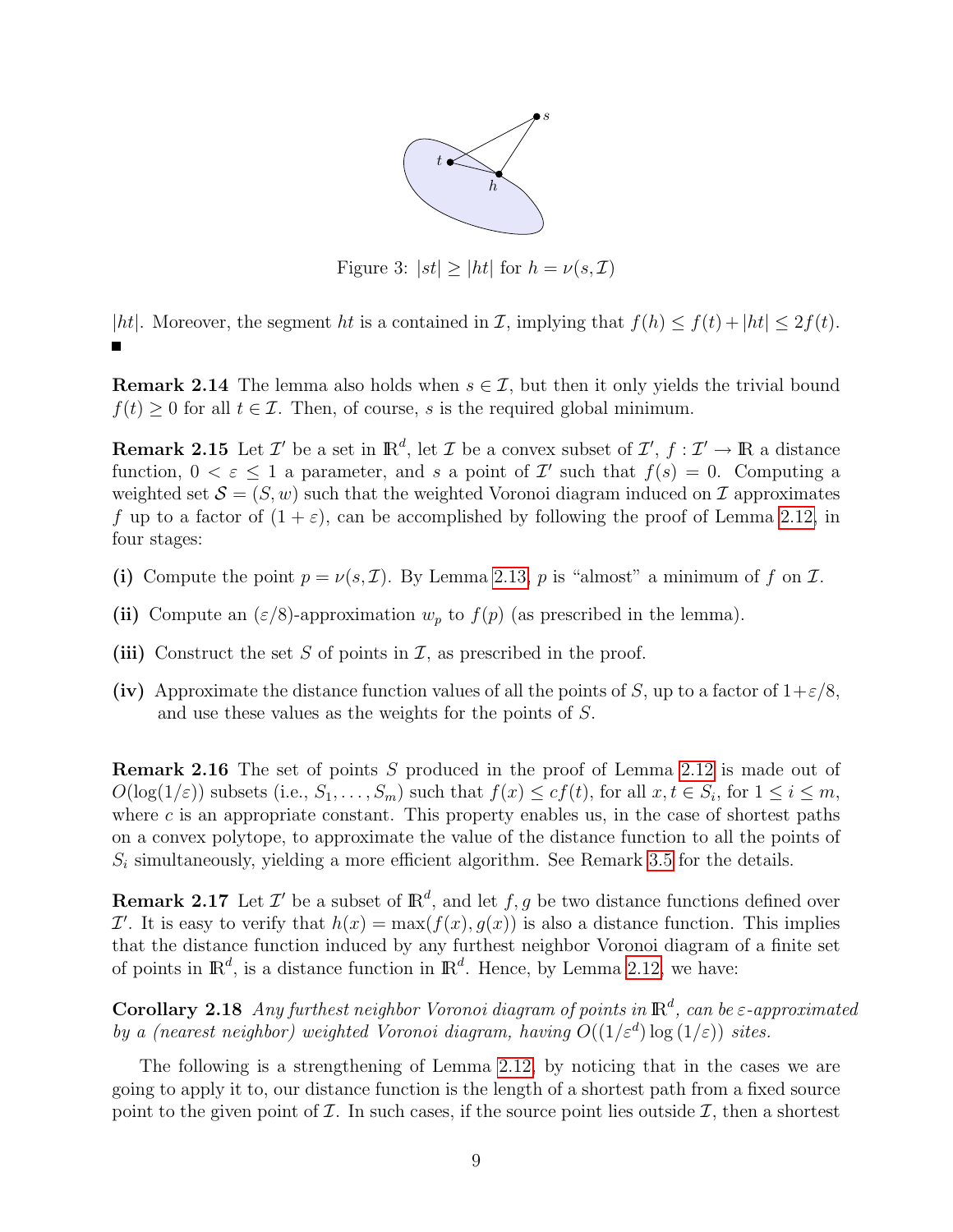path connecting any point in  $\mathcal I$  to our source point, must first pass through the boundary  $\partial\mathcal{I}$ . We next show that if we are able to  $\varepsilon$ -approximate the distance on the boundary of  $\mathcal{I}$ , then we can trivially  $\varepsilon$ -approximate the distance function to all the points of  $\mathcal{I}$ .

**Definition 2.19** Let  $\mathcal{I}$  be a convex polytope in  $\mathbb{R}^d$ . We call a function  $f: \mathcal{I} \to \mathbb{R}$  boundaryinduced on I, if f is a distance function, and for any  $t \in I$ , there exists a point  $x \in \partial I$  such that  $f(t) = f(x) + |tx|$ .

**Definition 2.20** Given a convex polytope  $\mathcal{I}$  in  $\mathbb{R}^d$ , we denote by  $\phi(\mathcal{I})$  the set of all the facets  $((d-1)$ -faces) of  $\mathcal{I}$ .

<span id="page-9-1"></span>**Lemma 2.21** Let  $\mathcal{I}$  be a convex polytope in  $\mathbb{R}^d$ ,  $f: \mathcal{I} \to \mathbb{R}$  a boundary-induced distance function, and  $0 < \varepsilon \leq 1$  a parameter. For any facet F of I, let  $\mathcal{S}(F) = (S_F, w_F)$  be a weighted set of points in F, such that  $f(t) \leq V_{\mathcal{S}(F)}(t) \leq (1+\varepsilon)f(t)$ , for all  $t \in F$ . Then  $f(t) \leq V_{\mathcal{S}}(t) \leq (1+\varepsilon)f(t)$ , for all  $t \in \mathcal{I}$ , where  $\mathcal{S} = (S, w) = \bigcup_{F \in \phi(\mathcal{I})} \mathcal{S}(F)$ .

*Proof:* For any  $t \in \mathcal{I}$ , let x be the point in  $\partial \mathcal{I}$  satisfying  $f(t) = f(x) + |tx|$ , and let F be a facet of  $\mathcal I$  that contains x. By Lemma [2.7,](#page-4-1) we have

$$
f(x) + |tx| = f(t) \le V_{\mathcal{S}}(t) \le V_{\mathcal{S}}(x) + |tx| \le V_{\mathcal{S}(F)}(x) + |tx| \le (1 + \varepsilon)f(x) + |tx|
$$
  

$$
\le (1 + \varepsilon)(f(x) + |tx|) = (1 + \varepsilon)f(t).
$$

<span id="page-9-2"></span>**Remark 2.22** Let  $\mathcal{I}'$  be a set in  $\mathbb{R}^d$ , let  $\mathcal{I}$  be a convex subset of  $\mathcal{I}', f : \mathcal{I}' \to \mathbb{R}$  a boundaryinduced distance function,  $0 < \varepsilon \leq 1$  a parameter, and s a point of T' such that  $f(s) = 0$ . Computing a weighted set  $S = (S, w)$  such that the weighted Voronoi diagram induced on If approximates f up to a factor of  $(1+\varepsilon)$ , can be done by applying the algorithm described in Remark [2.15](#page-8-1) for each facet of  $\mathcal I$ . By Lemma [2.21,](#page-9-1) the union of all these weighted sets has the required properties.

## <span id="page-9-0"></span>3 Approximate Shortest-Path Map on a Polyhedral Surface in  $\mathbb{R}^3$

Let P be a given polyhedral surface in  $\mathbb{R}^3$  with n edges, let s be a source point on P, and let  $0 < \varepsilon < 1$  be a given parameter. In this section, we give an algorithm for constructing an approximation map on P of complexity  $O((n/\varepsilon) \log(1/\varepsilon))$ , such that given any  $t \in \mathcal{P}$ , one can compute in  $O(\log(n/\varepsilon))$  time a distance  $\Delta_{\mathcal{P}}(s,t)$  satisfying  $d_{\mathcal{P}}(s,t) \leq \Delta_{\mathcal{P}}(s,t) \leq$  $(1+\varepsilon)d_{\mathcal{P}}(s,t).$ 

Although the following description is rather technical, one has to bear in mind that it is a straightforward implementation of the technique of Section [2.](#page-3-0) Namely, for each edge of our domain (polyhedral terrain, or a convex polytope) we compute a "small" set of points, we approximate the (geodesic) distance from the source point to all those points, and we construct the weighted additive Voronoi diagram that those points induce on each face of the domain.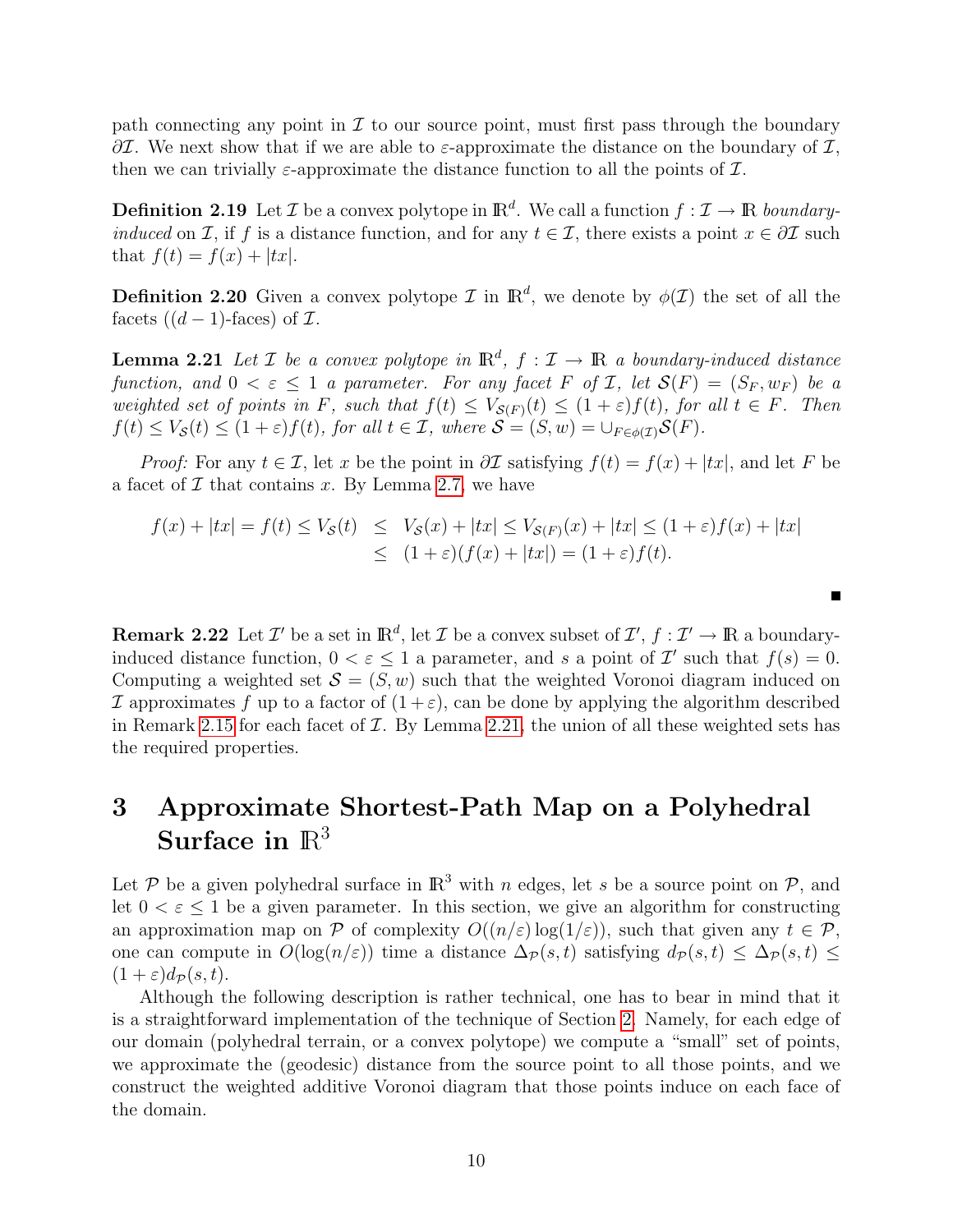**Definition 3.1** A polyhedral surface  $P$  in  $\mathbb{R}^3$  is the union of a collection of planar polygonal faces, with their edges and vertices, such that each edge is incident to at most two faces and any pair of faces intersect either at a common edge, a common vertex, or not at all. A face is a simple closed polygon (i.e., it contains its boundary), and an edge is a closed segment (i.e., it contains its endpoints). Without loss of generality we assume that all the faces are triangular (since simple polygons may be triangulated in linear time [\[Cha91\]](#page-17-10) and the number of new edges introduced by the triangulation is linear in the number of vertices). We also assume that  $P$  is connected.

A polyhedral terrain is a polyhedral surface that intersects every vertical line in at most a single point.

**Definition 3.2** Given a polyhedral surface  $P$  in  $\mathbb{R}^3$ , and any two points s, t on  $P$ , we denote by  $d_{\mathcal{P},s}(t)$  the length of a shortest path between s and t on  $\mathcal{P}$ .

As noted in Example [2.3](#page-3-1) (i),  $d_{\mathcal{P},s}(\cdot)$  is a distance function on  $\mathcal{P}$ . Moreover, if F is a face of P and  $s \notin F$  then  $d_{\mathcal{P},s}$  is boundary induced on F. (If  $s \in F$  then  $d_{\mathcal{P},s}(t)$  is the Euclidean distance  $|st|$ 

The following theorem is the main result of this section.

<span id="page-10-0"></span>**Theorem 3.3** Let  $P$  be a polyhedral surface in  $\mathbb{R}^3$  with n edges, s a source point on  $P$ , and  $0 < \varepsilon \leq 1$  a real parameter. Then there exists a subdivision  $\Pi$  of  $P$  of complexity  $O((n/\varepsilon)\log(1/\varepsilon))$ , which facilitates  $\varepsilon$ -approximate shortest path queries from s on P. That is, for any query point t on P, one can compute, in  $O(\log(n/\varepsilon))$  time, a distance  $\Delta_{\mathcal{P}}(s,t)$ , such that  $d_{\mathcal{P},s}(t) \leq \Delta_{\mathcal{P}}(s,t) \leq (1+\varepsilon) d_{\mathcal{P},s}(t)$ .

The map can be computed in  $O(n^2 \log n + (n/\varepsilon) \log (1/\varepsilon) \log (n/\varepsilon))$  time, if  $\mathcal P$  is an arbitrary polyhedral surface, and in  $O((n/\varepsilon^3) \log(1/\varepsilon) + (n/\varepsilon^{1.5}) \log(1/\varepsilon) \log n)$  time, if  $\mathcal P$  is a convex polytope.

The space used by the algorithm is  $O((n/\varepsilon) \log(1/\varepsilon))$ , if  $\mathcal P$  is either a convex polytope or a polyhedral terrain, and  $O(n^2 + (n/\varepsilon) \log(1/\varepsilon))$  otherwise.

*Proof:* For each face  $F$  of  $\mathcal P$  that does not contain  $s$ , we construct a weighted Voronoi diagram that approximates  $d_{\mathcal{P},s}$  on F. By Remark [2.22,](#page-9-2) this can be done by constructing a weighted Voronoi diagram on each edge of  $P$ , as outlined in Remark [2.15.](#page-8-1)

For the general case, we compute the exact shortest-path map of s on  $P$ , using the algorithm of [\[MMP87\]](#page-18-4), in  $O(n^2 \log n)$  time. The exact map enables us to compute the shortest distance from s to any point of  $P$  in  $O(\log n)$  time. Thus, computing the distances from s to the n hooks of the edges of P takes additional  $O(n \log n)$  time. The hook point of an edge is the closest point of the edge to s, and it can be computed in  $O(1)$  time.

For the convex case, we approximate the distances on  $P$  to all the hooks on the edges of P, up to a factor of  $(1+\varepsilon/8)$ . This takes  $O(n/\varepsilon^3 + (n/\varepsilon^{1.5}) \log n)$  time, using the algorithm of [\[AHSV97,](#page-17-5) Sec. 6].

For each edge e of P, we compute a set  $S_e$  of  $O((1/\varepsilon) \log(1/\varepsilon))$  points on e, as specified in the proof of Lemma [2.12,](#page-6-0) taking the corresponding p to be the hook of e and  $w_p$  to be the approximated (exact in the non-convex case) distance along  $P$  from s to p. Let  $S = \bigcup_{e} S_e$ , taken over all edges e of P.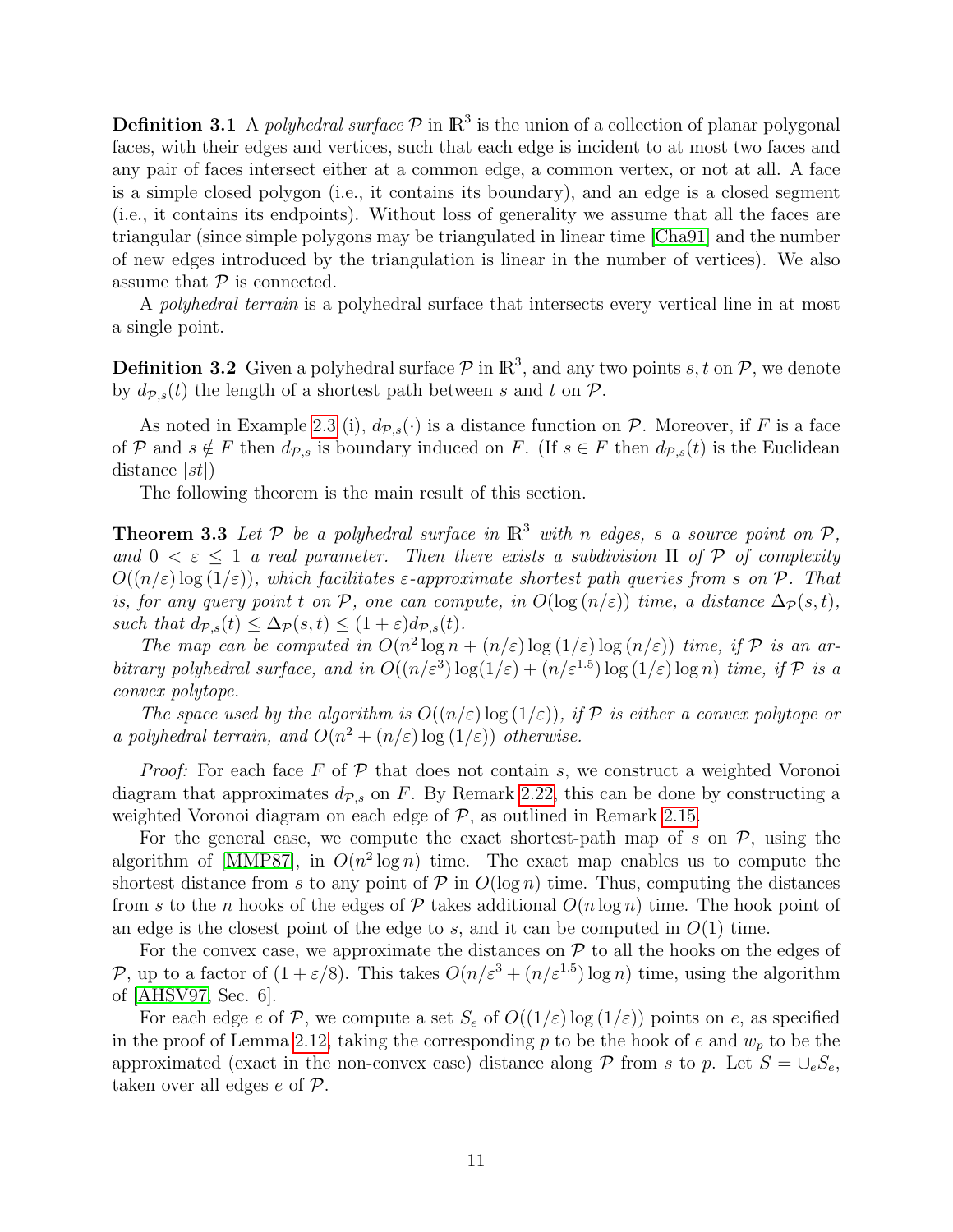We now compute (or approximate) the distances from  $s$  to all the points in  $S$ . For the non-convex case, this can be done in  $O((n/\varepsilon) \log(1/\varepsilon) \log n)$  time, using the exact shortest path map.

For the convex case, we compute approximate distances from s to all points of  $S$ , up to a factor of  $(1+\varepsilon/8)$ . Using the observation of Remark [2.16,](#page-8-2) we partition S into  $O(n \log{(1/\varepsilon)})$ sets, each of size  $O(1/\varepsilon)$ , such that the required distances to the points in each such set are within a fixed constant factor of each other (namely, for each edge e of  $P$ , the set  $S_e$ is decomposed into  $O(\log(1/\varepsilon))$  sets, as in the proof of Lemma [2.12\)](#page-6-0). Using the algorithm described in Remark [3.5](#page-11-0) below, we can compute the distances from s to all the points of S in  $O((n/\varepsilon^3) \log (1/\varepsilon) + (n/\varepsilon^{1.5}) \log (1/\varepsilon) \log n)$  time.

Next, we compute, for each face  $F$  of  $\mathcal{P}$ , the weighted Voronoi diagram induced by the weighted points of S that lie on  $\partial F$ . This takes  $O((n/\varepsilon) \log^2(1/\varepsilon))$  overall time (see [\[For87\]](#page-17-8)), since each face contains  $O((1/\varepsilon) \log(1/\varepsilon))$  points of S. Let  $\Pi$  be the resulting map, consisting of the union of all those facial Voronoi diagrams.

By Lemma [2.12](#page-6-0) and Lemma [2.21,](#page-9-1) the map  $\Pi$  on  $P$  has the required properties. Moreover, we can preprocess each face F of P in  $O((1/\varepsilon)\log^2(1/\varepsilon))$  time, such that point location queries on F can be answered in  $O(\log(1/\varepsilon))$  time (see [\[O'R94\]](#page-18-8)). Overall, this preprocessing takes  $O((n/\varepsilon) \log^2{(1/\varepsilon)})$  time.

To answer a approximate shortest path query for a query point  $q$ , the algorithm must locate the face of  $\mathcal P$  containing q. If  $\mathcal P$  is a polyhedral terrain, we project the terrain into the xy-plane and preprocess it, in  $O(n \log n)$  time, for planar point location. If P is a convex polytope, it can be preprocessed in linear time to answer point location queries in  $O(\log n)$ time (see [\[DK85\]](#page-17-11)). Otherwise, we preprocess  $P$  for spatial point-location in  $O(n^2 \log n)$  time, and  $O(n^2)$  space, with  $O(\log n)$  query time, using the algorithm of [\[THI90\]](#page-18-9).

Given any query point q on  $\mathcal{P}$ , the algorithm computes the face F of  $\mathcal P$  that contains q in  $O(\log n)$  time. Locating the face of the subdivision  $\Pi$  that contains q takes an additional  $O(\log(1/\epsilon))$  time. Thus,  $\varepsilon$ -approximate shortest path queries for P can be answered in  $O(\log(n/\epsilon))$  time. (If the face containing q is already known, the query time reduces to  $O(\log{(1/\varepsilon)}).$ Ē

**Definition 3.4** Let P be a convex body in  $\mathbb{R}^3$ . An *outer path* of P is a curve  $\gamma$  connecting two points on  $\partial P$  and disjoint from the interior of P.

<span id="page-11-0"></span>**Remark 3.5** Let P be a convex polytope in  $\mathbb{R}^3$ , s a source point on P, T a set of points on P, and  $0 < \varepsilon \leq 1$  a prescribed parameter. One can  $\varepsilon$ -approximate the length of the shortest path from s to all the points of T on P, in  $O((n+|T|)/\varepsilon^3 + ((n+|T|)/\varepsilon^{1.5}) \log(n+|T|))$ time, by adding the points of  $T$  as vertices to  $P$  and by using the algorithm of [\[AHSV97,](#page-17-5) Sec. 6].

The algorithm of [\[AHSV97\]](#page-17-5) works by computing an approximation polytope for each point of T, and by computing the exact distance from s to the point on this polytope.

Moreover, suppose that T can be partitioned into m sets  $T_1, \ldots, T_m$ , such that  $d_{P,s}(t) \leq$  $c \cdot d_{P,s}(t')$ , for all  $t, t' \in T_i$  and for each  $i = 1, \ldots, m$ , where c is a prescribed constant, and all the points of  $T_i$  belong to the same edge of P, for any fixed  $i = 1, \ldots, m$ . Then it is possible to speed up the above algorithm, as follows. Instead of constructing an approximation polytope for each destination point separately, we construct an approximation polytope that can be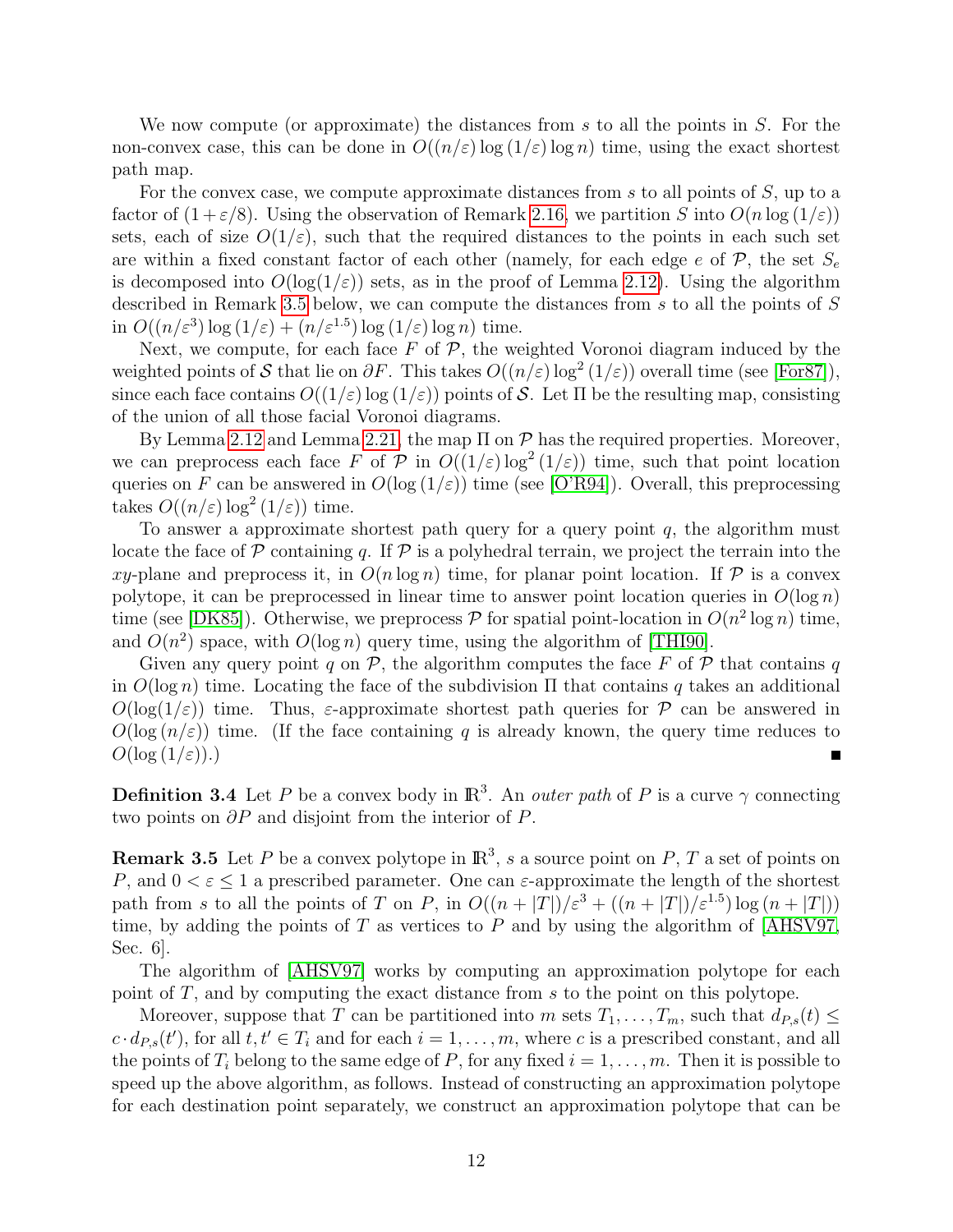used to approximate the distances from s to all the points of  $T_i$ , for  $i = 1, \ldots, m$ . This is done by ensuring that all the points of  $T_i$  lie on the boundary of the approximation polytope calculated by the algorithm, which can be enforced by intersecting it with a supporting plane of P passing through the edge containing the points of  $T_i$  (adding at most one new face to the approximation polytope). We also need to use a more refined approximation polytope, so as to achieve the claimed error bound, but since c is a constant this does not change the asymptotic complexity of the algorithm. See [\[AHSV97\]](#page-17-5) for the technical details.

This improves the running time to

$$
O\bigg(n+\frac{m}{\varepsilon^3}+\frac{m}{\varepsilon^{1.5}}\log n+\frac{|T|}{\varepsilon^{1.5}}\bigg)\,,
$$

by constructing an approximation polytope for the points of  $T_i$  (in  $O(\frac{m}{\epsilon^{1.5}})$  $\frac{m}{\varepsilon^{1.5}} \log n$  time), computing the exact distance map from the source point on the approximation polytope (in  $O(1/\varepsilon^3)$  time), and extracting the shortest path to each point of  $T_i$ , repeating all this, for  $T_1, \ldots, T_m$ . Moreover, for each point  $t \in T_i$ , the algorithm computes a polygonal outer path of P, made out of  $O(1/\varepsilon^{1.5})$  segments, that realizes the approximated distance.

Remark 3.6 The algorithm of [\[MMP87\]](#page-18-4) works for arbitrary polyhedral surfaces; in particular, it is not restricted to polyhedral terrains. Thus, the algorithm of Theorem [3.3](#page-10-0) also works for general polyhedral surfaces.

**Remark 3.7** For a convex polytope P with n edges in  $\mathbb{R}^3$ , one can compute an approximation map that can be used to compute an outer path that realizes the approximate distance. This is done by modifying the algorithm of Theorem [3.3,](#page-10-0) such that it stores an outer path from the source point to each of the constructed sites, where the outer path realizes its  $\varepsilon$ -approximate distance. Such a path is readily available from the procedure used to compute the approximate distance to the site, and the complexity of such a path is  $O(1/\varepsilon^{1.5})$  (See [\[AHSV97\]](#page-17-5)). The space needed to store the extended approximation map is  $O(n/\varepsilon^{2.5} \log(1/\varepsilon))$ , and the computation time remains  $O((n/\varepsilon^3) \log(1/\varepsilon) +$  $(n/\varepsilon^{1.5}) \log (1/\varepsilon) \log n$ .

The new map can be used to answer approximate shortest path queries, in  $O(\log (n/\epsilon))$ time, and also compute, in additional  $O(1/\varepsilon^{1.5})$  time, an outer path of the convex polytope realizing this distance. Such an outer path can be projected onto the boundary of the convex polytope, in additional  $O(n \log(1/\varepsilon) + 1/\varepsilon^3)$  time, resulting in a path on  $\partial P$  which is an  $\varepsilon$ approximation to the shortest path, see [\[AHSV97\]](#page-17-5). Note however that the performance of the enhanced data structure is poorer both in terms of storage and query time.

## <span id="page-12-0"></span>4 Constructing Spatial Approximate Shortest-Path Maps in  $\mathbb{R}^3$

Let  $\mathcal O$  be a collection of pairwise-disjoint polyhedral obstacles in  $\mathbb R^3$ , s a source point in  $\mathbb{R}^3 \setminus int \cup \mathcal{O}$ , and  $0 < \varepsilon \leq 1$  a parameter. In this section, we present an algorithm for preprocessing O such that for any point in  $\mathbb{R}^3$  (or, more precisely, for any 'free' point that can be reached from s without penetrating into an obstacle) one can compute, in  $O(\log(n/\varepsilon))$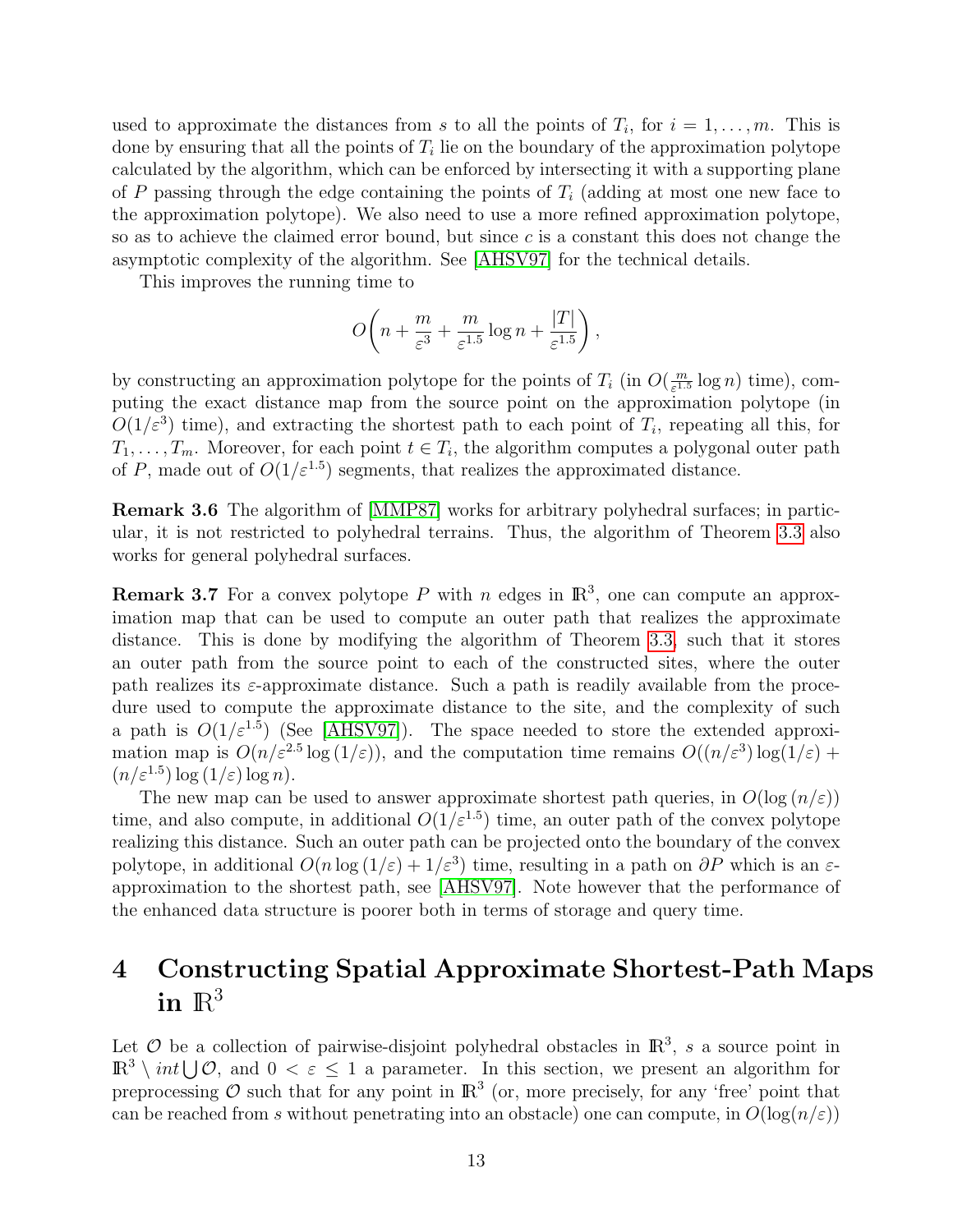time, a distance  $\Delta_{\mathcal{O},s}(t)$  satisfying  $d_{\mathcal{O},s}(t) \leq \Delta_{\mathcal{O},s}(t) \leq (1+\varepsilon)d_{\mathcal{O},s}(t)$ , where  $d_{\mathcal{O},s}(t)$  is the length of a shortest path between  $s$  and  $t$  that avoids the interiors of the obstacles.

The preprocessing time of the algorithm is roughly  $O(n^4/\varepsilon^6)$ , which shows that the problem of approximating the distance from a single source to all the 'free' points in  $\mathbb{R}^3$ , is not much harder (computationally) than approximating the distance between any specific pair of points (which can be done in roughly  $O(n^2/\varepsilon^4)$  time, see [\[Cla87\]](#page-17-2)). In fact, for a fixed source point and many destination points, our algorithm will actually be faster. The problem of computing the *exact* distance between two points in  $\mathbb{R}^3$  among polyhedral obstacles is NP-hard, as shown by Canny and Reif [\[CR87\]](#page-17-0), and the fastest available algorithms for this problem run in time that is exponential in the total number of obstacle vertices [\[RS94,](#page-18-0) [Sha87,](#page-18-1) [SS86\]](#page-18-3).

**Definition 4.1** Let  $\mathcal{O}$  be a collection of pairwise-disjoint polyhedral obstacles with a total of *n* edges in  $\mathbb{R}^3$ , and *s* a source point in  $FP(\mathcal{O}) = \mathbb{R}^3 \setminus int \bigcup_{O \in \mathcal{O}} O$ . Let  $FP(\mathcal{O}, s)$  denote the set of all points in  $FP(\mathcal{O})$  that can be connected to s by a path that avoids the interiors of the obstacles of  $\mathcal{O}$ .

For any  $t \in FP(\mathcal{O}, s)$ , we denote, as above, by  $d_{\mathcal{O}, s}(t)$  the length of a shortest path between s and t, that avoids the interiors of the obstacles of  $\mathcal{O}$ .

As noted in Example [2.3](#page-3-1) (ii),  $d_{\mathcal{O},s}(\cdot)$  is a distance function over  $FP(\mathcal{O}, s)$ , and for any convex set  $\mathcal{I} \subseteq FP(\mathcal{O}, s)$  such that  $s \notin \mathcal{I}$ , the function  $d_{\mathcal{O},s}(\cdot)$  is boundary induced over  $\mathcal{I}$ .

<span id="page-13-0"></span>**Theorem 4.2 (Clarkson [\[Cla87\]](#page-17-2))** Given a set  $\mathcal{O}$  of polyhedral obstacles in  $\mathbb{R}^3$ , and points s and t, an  $\varepsilon$ -approximate path between s and t that does not penetrate into any obstacle in O can be computed in

$$
O\left(\frac{n^2}{\varepsilon^4}\beta(n)\log\frac{n}{\varepsilon} + n^2\log\left(n\rho\right)\log(n\log\rho)\right)
$$

time, where n is the number of obstacle edges, and  $\rho$  is the ratio of the length of the longest edge in O to the Euclidean distance between s and t,  $\beta(n) = \alpha(n)^{O(\alpha(n))^{O(1)}}$ , and  $\alpha(n)$  is the inverse of the Ackermann function.

The following theorem is the main result of this section.

<span id="page-13-1"></span>**Theorem 4.3** Let  $\mathcal O$  be a collection of pairwise-disjoint polyhedral obstacles with n edges in  $\mathbb{R}^3$ , s a source point in  $FP(\mathcal{O})$ , and  $0 < \varepsilon < 1$  a parameter. Then a subdivision M of  $FP(\mathcal{O}, s)$  of complexity  $O(n^2/\varepsilon^{4+\delta})$ , for any  $1 > \delta > 0$ , can be computed in

$$
O\left(\frac{n^4}{\varepsilon^2} \left(\frac{\beta(n)}{\varepsilon^4} \log \frac{n}{\varepsilon} + \log (n\rho) \log (n \log \rho)\right) \log \frac{1}{\varepsilon}\right)
$$

time, where  $\rho$ , and  $\beta(n)$  are as above.

For any query point  $t \in FP(\mathcal{O}, s)$ , one can compute in  $O(\log(n/\varepsilon))$  time a distance  $\Delta_{\mathcal{O},s}(t)$ , such that  $d_{\mathcal{O},s}(t) \leq \Delta_{\mathcal{O},s}(t) \leq (1+\varepsilon)d_{\mathcal{O},s}(t)$ .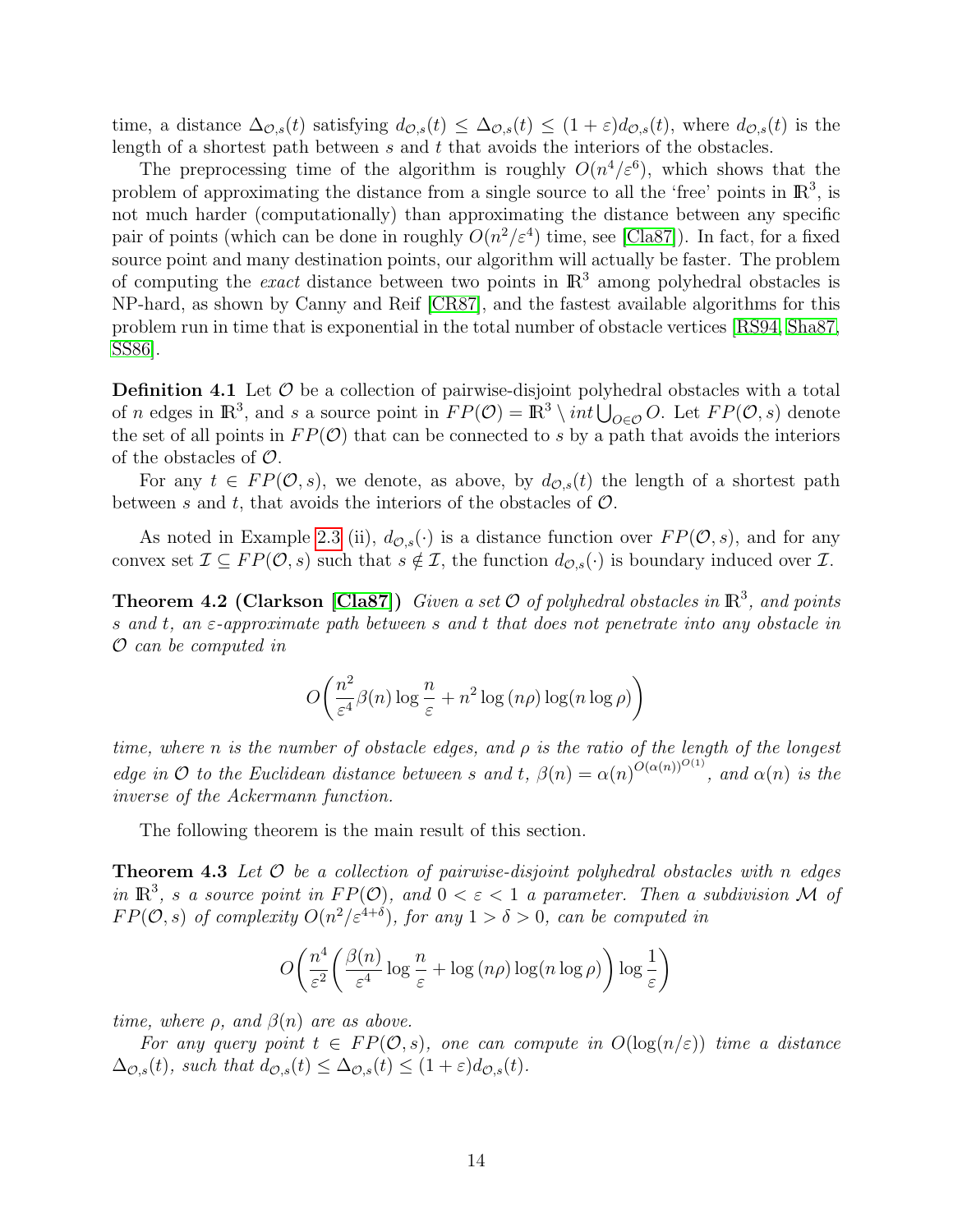*Proof:* First, we partition  $FP(\mathcal{O})$  into  $O(n^2)$  vertical prisms. This can be easily done by erecting a vertical wall from each edge of the obstacles. For an edge  $e$  of the obstacles, such a wall is the set of all points in  $FP(\mathcal{O})$  that lie on vertical rays emanating from the edge, and not intersecting the obstacles. Let  $\mathcal{M}'''$  denote the resulting partition of  $FP(\mathcal{O})$ . It is easy to verify that the complexity of  $\mathcal{M}'''$  is  $O(n^2)$ , and that it can be computed in  $O(n^2 \log n)$ time.

We refine  $\mathcal{M}'''$ , by further partitioning each cell of  $\mathcal{M}'''$  into vertical triangular prisms. This is done by projecting each cell of  $\mathcal{M}^{\prime\prime\prime}$  into the xy-plane, and by triangulating the resulting polygon, in  $O(m \log m)$  time (see [\[O'R94\]](#page-18-8)), where m is the number of vertices of the polygon. For each new edge created, we erect a corresponding vertical wall inside the cell. Let  $\mathcal{M}''$  be the resulting subdivision of  $FP(\mathcal{O})$ . Clearly, the complexity of  $\mathcal{M}''$  remains  $O(n^2)$ , and it can be computed in additional  $O(n^2 \log n)$  time.

Let  $T_v$  be the vertical prism in  $\mathcal{M}''$  that contains s. We construct an adjacency graph G on the vertical prisms of  $\mathcal{M}''$ . By computing the connected component of G that contains  $T_v$ , one obtains the subdivision  $\mathcal{M}' = \mathcal{M}'' \cap FP(\mathcal{O}, s)$ .

Each cell  $\mathcal I$  of  $\mathcal M'$  is a vertical prism, having at most 5 faces. We can approximate the distance function  $d_{\mathcal{O},s}(t)$  inside  $\mathcal I$  by computing a weighted set  $\mathcal S_{\mathcal I} = (S_{\mathcal I}, w_{\mathcal I})$ , as specified in the proofs of Lemma [2.12](#page-6-0) and Lemma [2.21.](#page-9-1) To do so, it is necessary to  $(\varepsilon/8)$ -approximate the value of  $d_{\mathcal{O},s}(\cdot)$  for  $O((1/\varepsilon^2) \log(1/\varepsilon))$  points (i.e., the points of  $\mathcal{S}_{\mathcal{I}}$ ). By Theorem [4.2,](#page-13-0) this takes

$$
O\left(\left(\frac{\beta(n)}{\varepsilon^4}\log\frac{n}{\varepsilon} + \log\left(n\rho\right)\log\left(n\log\rho\right)\right)\frac{n^2}{\varepsilon^2}\log\frac{1}{\varepsilon}\right)
$$

time. The weighted Voronoi diagram  $\mathcal{V}_{S_{\mathcal{I}}}$  induced by  $\mathcal{S}_{\mathcal{I}}$  inside  $\mathcal{I}$  approximates  $d_{\mathcal{O},s}$  inside  $\mathcal I$  up to a factor of  $1+\varepsilon$ .

Let  $S = \bigcup_{\mathcal{I} \in \mathcal{M}'} S_{\mathcal{I}}$ . Clearly, one can  $(\varepsilon/8)$ -approximate the distance between s and all the sites of  $\mathcal S$  in

$$
O\left(\frac{n^4}{\varepsilon^2} \left(\frac{\beta(n)}{\varepsilon^4} \log \frac{n}{\varepsilon} + \log (n\rho) \log (n \log \rho)\right) \log \frac{1}{\varepsilon}\right)
$$

time.

Let M be the subdivision  $\bigcup_{\mathcal{I}\in\mathcal{M}'}(\mathcal{V}_{\mathcal{S}_{\mathcal{I}}}\cap\mathcal{I})$ . We preprocess M for spatial point location, by constructing a two-level spatial point location data structure. First, we preprocess  $\mathcal{M}'$ for point location in  $O(n^2 \log n)$  time, using the algorithm of [\[THI90\]](#page-18-9). Next, we preprocess each cell  $\mathcal I$  of  $\mathcal M'$  for nearest neighbor queries for the weighted set  $\mathcal S_{\mathcal I}$ . By Lemma [4.5](#page-15-0) below, performing this preprocessing for all the cells of  $\mathcal{M}'$  takes a total of  $O(n^2/\varepsilon^{4+\delta})$  randomized expected time and space, for any  $\delta > 0$ .

For any query point  $t \in FP(\mathcal{O}, s)$ , we can compute in  $O(\log n + \log(1/\varepsilon)) = O(\log(n/\varepsilon))$ time, the cell of M that contains t; that is, in  $O(\log(n/\varepsilon))$  time, one can compute a distance  $\Delta_{\mathcal{O},s}(t)$ , such that  $d_{\mathcal{O},s}(t) \leq \Delta_{\mathcal{O},s}(t) \leq (1+\varepsilon)d_{\mathcal{O},s}(t)$ .

To complete the description and analysis of the algorithm, we next show how to preprocess a weighted set in  $\mathbb{R}^3$  so that one can perform efficient nearest neighbor queries in the additive weighted Voronoi diagram that it induces.

**Definition 4.4** Let  $\mathcal{S} = (S, w)$  be a weighted set in  $\mathbb{R}^3$ . We decompose the weighted Voronoi diagram  $\mathcal{V}_{\mathcal{S}}$  into "simpler" cells in the following way: For each cell C in  $\mathcal{V}_{\mathcal{S}}$ , we compute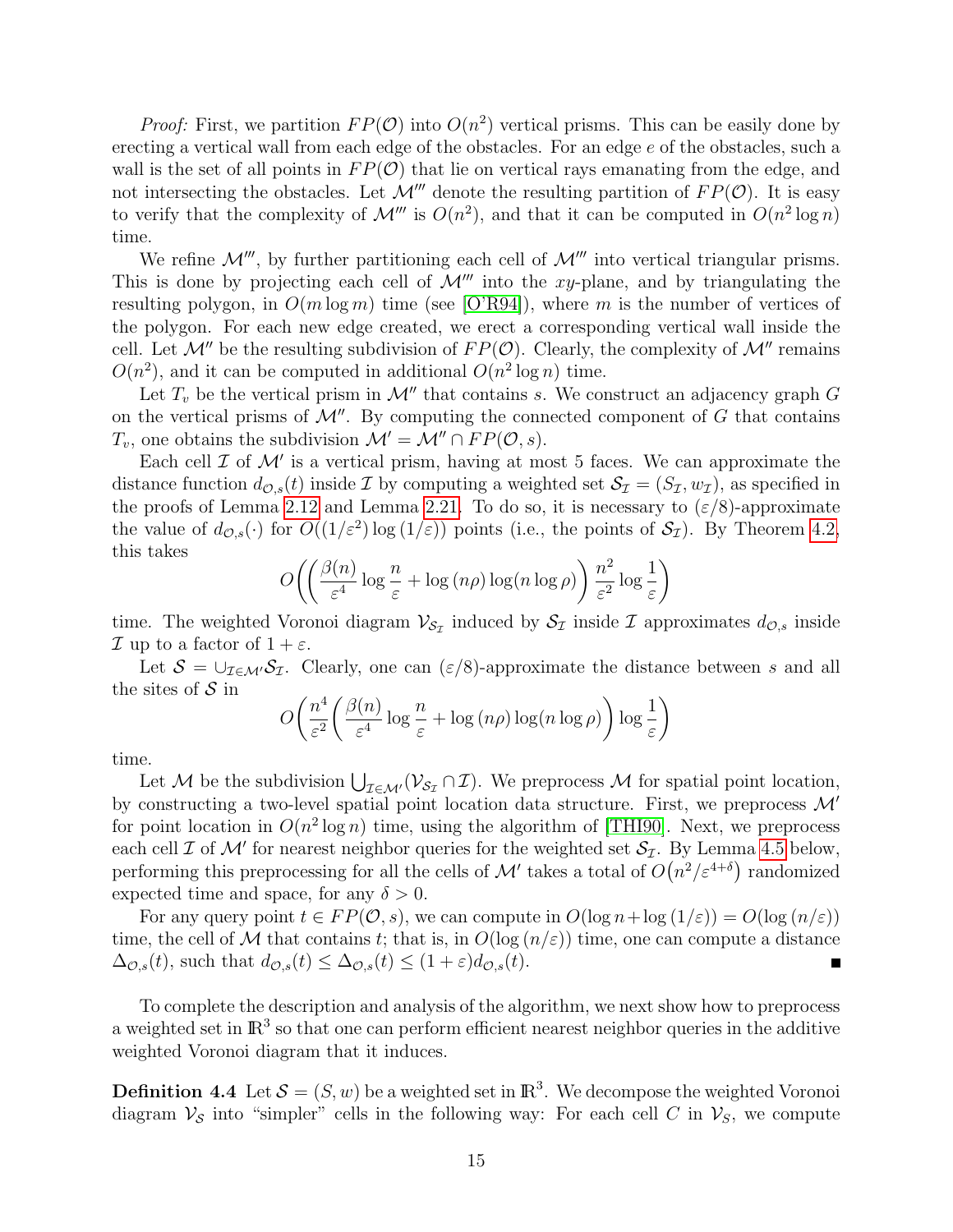the spherical map  $S_C$  of the cell, by projecting the boundary of the cell onto the sphere of directions centered at  $p<sub>C</sub>$ , where  $p<sub>C</sub>$  is the site of C in S. (We use here the well-known property that C is star-shaped with respect to  $p_C$ .) We decompose  $S_C$  into pseudo-vertical subcells on the sphere of directions, by drawing a meridian arc upwards and downwards from each vertex  $S_C$ , and from each locally longitude-extremal point on any arc of  $S_C$ , and by extending each of these meridian arcs until it hits another arc of  $S_C$  or, failing this, all the way to the poles of the sphere of directions. Clearly, the complexity of  $S_C$  is linear in the complexity of the cell C.

We project each "vertical" trapezoid in  $S_C$  back into C, to obtain the portion within C of the cone with apex  $p<sub>C</sub>$  spanned by the trapezoid. This defines a decomposition of C into simple subcells, such that each subcell is uniquely defined by at most 6 points of S. We decompose all the cells of  $\mathcal{V}_S$  in a similar manner, and let  $\mathcal{C}(S)$  denote the resulting subdivision. We call  $\mathcal{C}(\mathcal{S})$  the *spherical decomposition* of  $\mathcal{V}_{\mathcal{S}}$ .

For a weighted set  $\mathcal{R} \subseteq \mathcal{S}$  and a subcell  $\mathcal{T} \in \mathcal{C}(\mathcal{R})$ , a weighted point  $(p, w_p) \in \mathcal{S}$  conflicts with T if there exists a point  $t \in \mathcal{T}$ , such that  $V_{(p,w_n)}(t) < V_{\mathcal{R}}(t)$ . Let  $K(\mathcal{S},\mathcal{T})$  denote the set of all the points of S that conflict with T. The *conflict size* of T is  $w(S, T) = |K(S, T)|$ .

<span id="page-15-0"></span>**Lemma 4.5** Let  $S = (S, w)$  be a weighted set of m points in  $\mathbb{R}^3$ , and  $\delta > 0$  be a parameter. One can compute, in  $O(m^{2+\delta})$  randomized expected time, a data structure for nearest-neighbor queries, of size  $O(m^{2+\delta})$ , such that for any point  $p \in \mathbb{R}^3$ , one can compute, in  $O(\log m)$  time, the cell of  $\mathcal{V}_{\mathcal{S}}$  that contains p; that is, the point in S realizing the distance  $V_{\mathcal{S}}(p)$ .

*Proof:* We construct the data-structure using a randomized divide and conquer algorithm. We randomly pick a subset R of S of size r, where r is a parameter to be specified later. One can compute the weighted Voronoi diagram of  $\mathcal{R} = (R, w)$ , in  $O(r^2)$  time, by Remark [2.5,](#page-3-2) and construct the spherical decomposition  $\mathcal{C}(\mathcal{R})$  in  $O(r^2 \log r)$  additional time, using plane sweeping techniques on the sphere of directions (see [\[O'R94\]](#page-18-8)).

For each subcell T in  $\mathcal{C}(\mathcal{R})$ , we compute its conflict size  $w(\mathcal{S}, \mathcal{T})$ . Each subcell in  $\mathcal{C}(\mathcal{R})$  is uniquely defined by at most 6 sites in R, and if  $K(S, \mathcal{T}) \cap \mathcal{R} \neq \emptyset$  then  $\mathcal{T} \notin C(\mathcal{R})$ . We can thus apply the analysis of Clarkson and Shor. By [\[CS89,](#page-17-12) Corollary 3.8],  $w(S, \mathcal{T}) \leq c \cdot (n \log r)/r$ , for all  $\mathcal{T} \in \mathcal{C}(\mathcal{R})$ , with probability at least  $1/2$ , where  $c > 0$  is an appropriate constant. We sample  $R$  from  $S$  repeatedly until we get a sample that fulfills this condition. Overall, this stage takes  $O(mr^2 + r^2 \log r)$  expected running time. For each cell  $\mathcal{T} \in \mathcal{C}(\mathcal{R})$ , we construct recursively a data-structure for point-location in the Voronoi diagram  $V_{K(S,T)}$ .

For any query point p, locating the subcell T in  $\mathcal{C}(\mathcal{R})$  that contains p is done by a brute force search inside  $\mathcal{C}(\mathcal{R})$ , in  $O(r^2)$  time. Then, we compute the point realizing  $V_{\mathcal{S}}(p)$  by recursively performing a nearest neighbor query in the data-structure computed for  $\mathcal{V}_{K(S,T)}$ . Thus, a query takes  $Q(m) = Q(c(m \log r)/r) + O(r^2)$  time, and the data-structure can be computed, in randomized expected time

$$
T(m) = T(r) + O(r2)T\left(\frac{cm \log r}{r}\right) + O\left(mr2 + r2 \log r\right).
$$

Choosing r to be a sufficiently large constant, we have  $Q(m) = O(\log m)$ , and  $T(m) =$  $O(m^{2+\delta})$  (where the constants of proportionality depend on  $\delta$ ). A similar bound holds for the space required by the algorithm.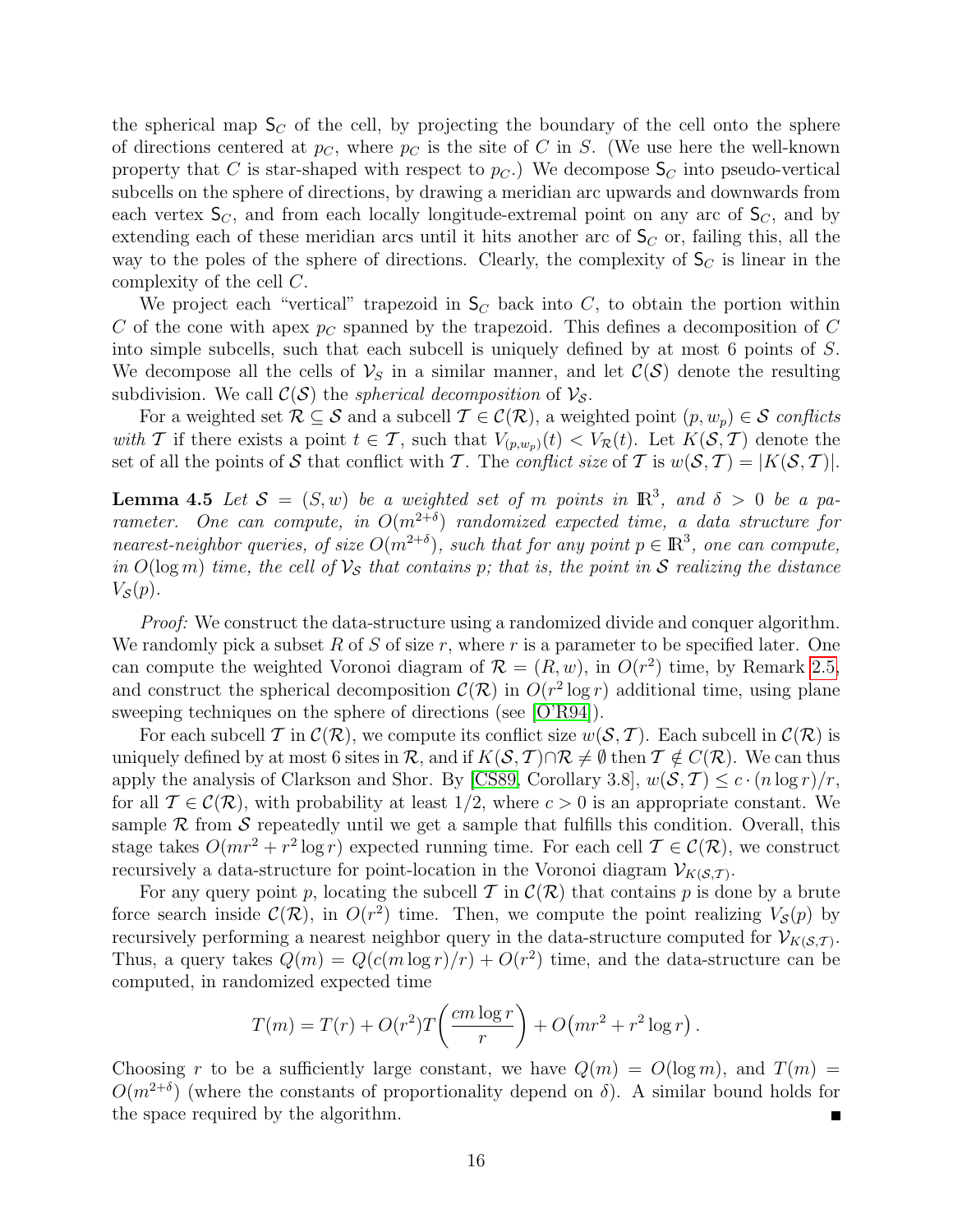Remark 4.6 The only stage in the algorithm of Theorem [4.3](#page-13-1) that uses randomization is the construction of the spatial point-location data described in Lemma [4.5.](#page-15-0) This can be replaced by a deterministic data-structure as follows.

We observe that each spherical cell, in the decomposition described above, can be parametrized by 24 parameters (6 sites and their respective weights). Thus, we define a range space  $(\mathcal{S}, \mathfrak{R})$ , where  $\Re$  is the set of all possible subsets of S that are contained inside such a spherical cell. It is easy to verify that this is a range space having finite VC-dimension. By a result of Matoušek [\[Mat95\]](#page-17-13), we can compute, in  $O(mr^{O(1)})$  time, a subset R of S having  $O(r \log r)$ points, which is  $(1/r)$ -net of  $(S, \mathfrak{R})$ . In particular, the set  $\mathcal R$  can replace the random sample in the proof of Lemma [4.5,](#page-15-0) see [\[Mat95\]](#page-17-13). This yields a deterministic algorithm with the same time/space complexity as in Lemma [4.5.](#page-15-0)

Alternatively, one can naively preprocess the Voronoi diagram  $\mathcal{V}_{\mathcal{S}}$  for spatial pointlocation directly, see [\[THI90\]](#page-18-9). However, this approach is considerably less efficient than the approach proposed above.

## <span id="page-16-0"></span>5 Conclusions

In this paper we have presented two results for computing approximate maps that facilitate shortest paths queries on the surface of a convex polytope or on a polyhedral surface in 3-space, or among polyhedral obstacles in 3-space. We conclude by mentioning the following open problems.

- Can an  $\varepsilon$ -approximate shortest path between two points on a polyhedral terrain, or on the surface of a nonconvex polyhedron, be computed in time that is near-linear in the number of edges? A recent subquadratic solution has been obtained by Varadarajan and Agarwal [\[VA97\]](#page-18-5), but it only computes a constant-factor approximation to the shortest path.
- Can the exact shortest path between two points on a convex polyhedron be computed in near-linear time? in subquadratic time?
- Can the methods and techniques used in this paper be extended to handle shortest path queries for weighted surfaces (as in [\[LMS97,](#page-17-7) [MM97\]](#page-18-6))?

#### Acknowledgments

The author wishes to thank Pankaj Agarwal and Micha Sharir for helpful discussions concerning the problems studied in this paper and related problems. Micha Sharir has also suggested Lemma [4.5.](#page-15-0) The author also wishes to thank the referees for their comments and suggestions.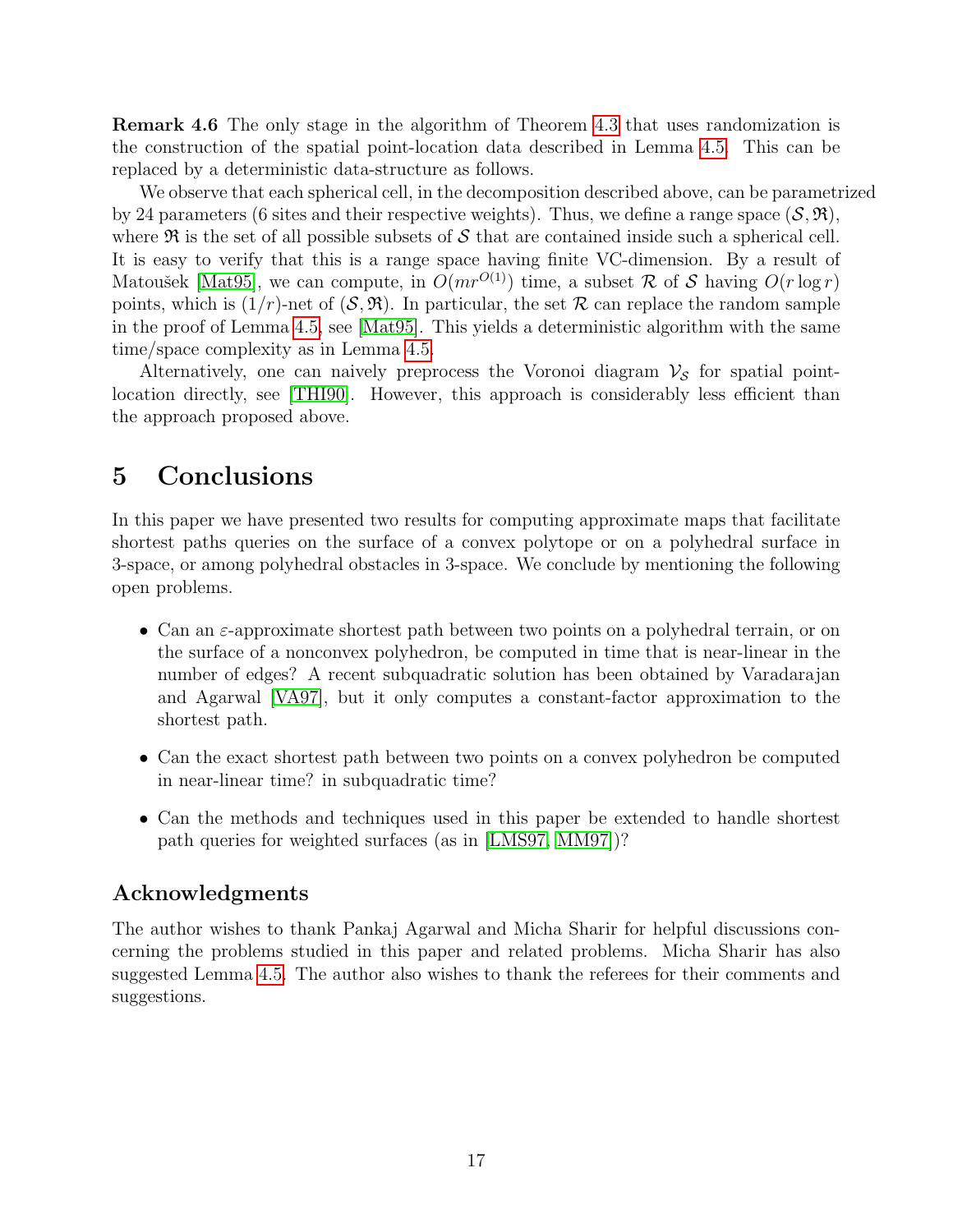## References

- <span id="page-17-5"></span>[AHSV97] [P. K. Agarwal,](http://www.cs.duke.edu/~pankaj) [S. Har-Peled,](http://www.uiuc.edu/~sariel) [M. Sharir,](http://www.math.tau.ac.il/~michas) and [K. R. Varadarajan.](http://www.cs.uiowa.edu/~kvaradar/) Approximate shortest paths on a convex polytope in three dimensions. [J. Assoc. Comput.](http://www.acm.org/jacm/) [Mach.](http://www.acm.org/jacm/), 44:567–584, 1997.
- <span id="page-17-9"></span>[Aur91] F. Aurenhammer. Voronoi diagrams: A survey of a fundamental geometric data structure. ACM Comput. Surv., 23:345–405, 1991.
- <span id="page-17-3"></span>[CH96] J. Chen and Y. Han. Shortest paths on a polyhedron; Part I: computing shortest paths. *Int. J. Comput. Geom.* & Appl.,  $6(2):127-144$ , 1996.
- <span id="page-17-10"></span>[Cha91] [B. Chazelle.](http://www.cs.princeton.edu/~chazelle/) Triangulating a simple polygon in linear time. [Discrete Comput.](http://link.springer-ny.com/link/service/journals/00454/) [Geom.](http://link.springer-ny.com/link/service/journals/00454/), 6:485–524, 1991.
- <span id="page-17-2"></span>[Cla87] [K. L. Clarkson.](http://cm.bell-labs.com/who/clarkson/) Approximation algorithms for shortest path motion planning. In Proc. 19th Annu. ACM Sympos. Theory Comput., pages 56–65, 1987.
- <span id="page-17-0"></span>[CR87] [J. F. Canny](http://www.cs.berkeley.edu/~jfc/) and J. H. Reif. New lower bound techniques for robot motion planning problems. In Proc. 28th Annu. IEEE Sympos. Found. Comput. Sci., pages 49–60, 1987.
- <span id="page-17-12"></span>[CS89] [K. L. Clarkson](http://cm.bell-labs.com/who/clarkson/) and P. W. Shor. [Applications of random sampling in computa](http://cm.bell-labs.com/who/clarkson/rs2m.html)[tional geometry, II.](http://cm.bell-labs.com/who/clarkson/rs2m.html) [Discrete Comput. Geom.](http://link.springer-ny.com/link/service/journals/00454/), 4:387–421, 1989.
- <span id="page-17-1"></span>[CSY94] J. Choi, J. Sellen, and C. K. Yap. Approximate Euclidean shortest path in 3 space. In Proc. 10th Annu. ACM Sympos. Comput. Geom., pages 41–48, 1994.
- <span id="page-17-11"></span>[DK85] D. P. Dobkin and D. G. Kirkpatrick. A linear algorithm for determining the separation of convex polyhedra. J. Algorithms, 6:381–392, 1985.
- <span id="page-17-8"></span>[For87] S. J. Fortune. A sweepline algorithm for Voronoi diagrams. Algorithmica, 2:153– 174, 1987.
- <span id="page-17-6"></span>[Har99] [S. Har-Peled.](http://www.uiuc.edu/~sariel) Approximate shortest paths and geodesic diameters on convex polytopes in three dimensions. [Discrete Comput. Geom.](http://link.springer-ny.com/link/service/journals/00454/), 21:216–231, 1999.
- <span id="page-17-4"></span>[HS95] J. Hershberger and S. Suri. Practical methods for approximating shortest paths on a convex polytope in  $\mathbb{R}^3$ . In Proc. 6th ACM-SIAM Sympos. Discrete Algorithms, pages 447–456, 1995.
- <span id="page-17-7"></span>[LMS97] M. Lanthier, A. Maheshwari, and J.-R. Sack. Approximating weighted shortest paths on polyhedral surfaces. In Proc. 13th Annu. ACM Sympos. Comput. Geom., pages 274–283, 1997.
- <span id="page-17-13"></span>[Mat95] J. Matoušek. Approximations and optimal geometric divide-and-conquer. J. Comput. Syst. Sci., 50(2):203–208, 1995.